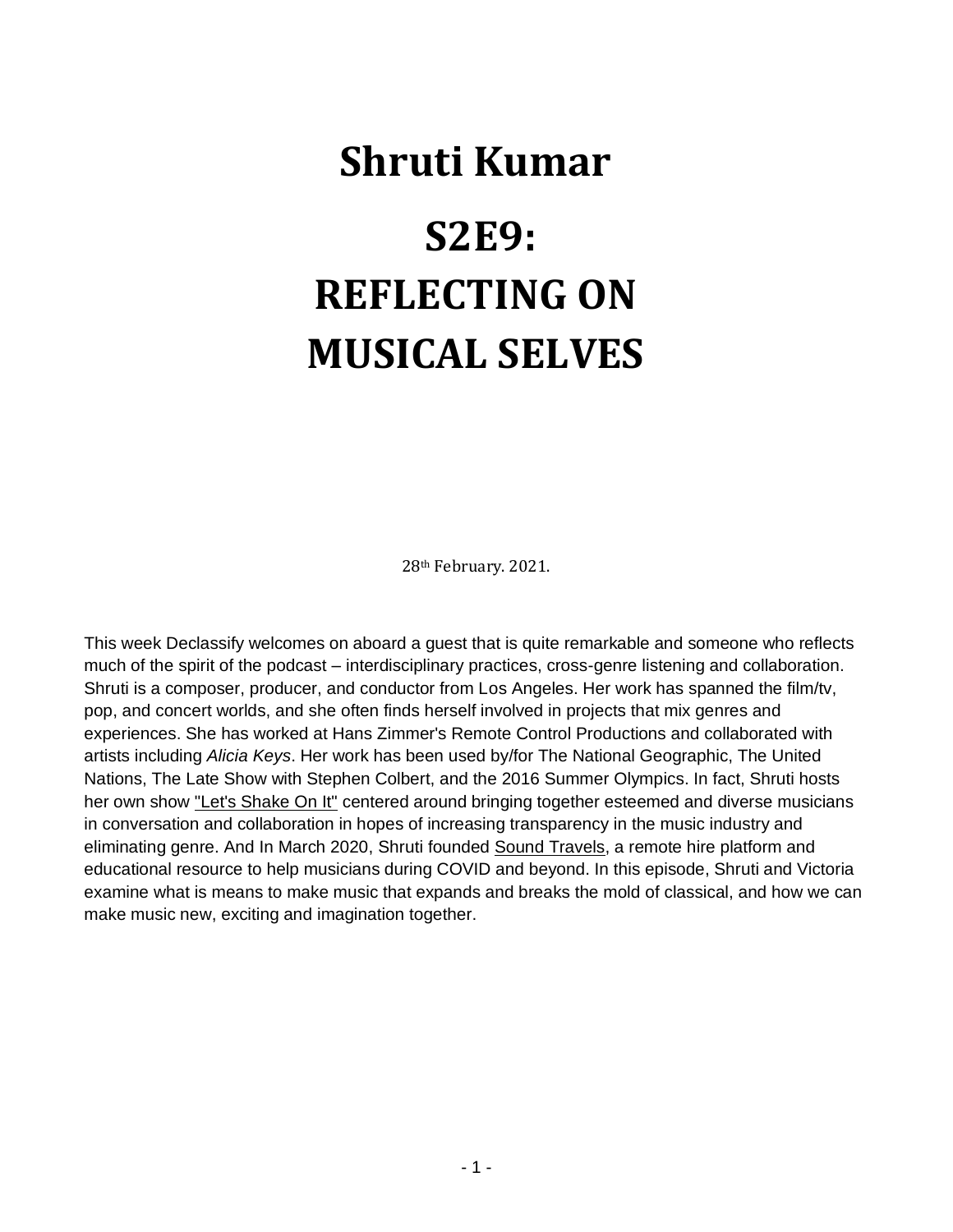#### **Victoria Pham**

Hello hello! Welcome to our second last episode of Declassify for this season, I can't believe how quickly it has all gone past. This week I welcome on aboard a guest that is quite remarkable and someone who reflects much of the spirit of the podcast – interdisciplinary practices, cross-genre listening and collaboration. And I'm pleased to introduce composer, conductor and producer, all the way from Los Angeles, Shruti Kumar. Shruti;s work has spanned the film/tv, pop, and concert worlds, and she often finds herself involved in projects that mix genres and experiences. She has worked at Hans Zimmer's *Remote Control* Productions and collaborated with artists including *Alicia Keys*. Her work has been used by/for The National Geographic, The United Nations, The Late Show with Stephen Colbert, and the 2016 Summer Olympics. In fact, Shruti hosts her own show ["Let's Shake On It"](https://www.dublab.com/shows/lets-shake-on-it) centered around bringing together esteemed and diverse musicians in conversation and collaboration in hopes of increasing transparency in the music industry and eliminating genre. And In March 2020, Shruti founded [Sound](https://soundcantravel.com/)  [Travels,](https://soundcantravel.com/) a remote hire platform and educational resource to help musicians during COVID and beyond. And with that, I have to say thank you so much for, for writing to me, and for joining me today for the live recording.

#### **Shruti Kumar**

Thank you for having me. I'm so excited.

#### **Victoria Pham**

 Well, mean, reading your bio, you started playing piano so early. Did you always know that this was kind of the trajectory you're going to take? You're going to continue pursuing music?

#### **Shruti Kumar**

Absolutely. Not actually. So I can't my parents are Indian. They're from India. And so I'm first generation American and in our family. We didn't have any Western classical music in our vernacular, you know, so I just, I barely remember starting piano. And I guess the story is that I was I went to a show with my parents, I think they might have taken me to see Harry Belafonte or something. They're big music fans, but they took me to a show and I really wanted to play the piano, I saw someone play it. And it was sort of begging them for lessons. So I think it all started out. Casually, they thought, oh, we'll centre to some lessons, you'll have fun. But it got pretty serious pretty fast. So I enjoyed playing piano a lot. I practised a lot. I think also in my family, there was a mentality of if you want to do something don't half assed it, you know, go 100%. So I did practice a lot. I enjoyed it. It was never a prescribed trajectory for me, though, until I sort of entered the conservatory system. So I started when I was four. And then when we moved to Baltimore, I started going to Peabody Conservatory, which is a part of Johns Hopkins in Baltimore. And that's where I started, sort of very seriously studying piano and also music theory, and choir. And you know, there was a whole second school that I had, basically. And then, when I was in middle school, due to a lot of things I was studying with a teacher, that was really great, but I got a hand injury and had to relearn my technique and all this. I ended up taking lessons in New York and entering the Juilliard pre college programme, which was essentially, that was really another school so I had regular school during the week and then Juilliard on the weekends. Even as I tell you all of this, it's very hard for me to remember starting, or remember any part of my life where music wasn't a part of it. So it's always a very interesting question to me. Did you always want to be a musician? The answer is no. But I also don't remember any part of my life where I wasn't a musician, that's not in my memory. So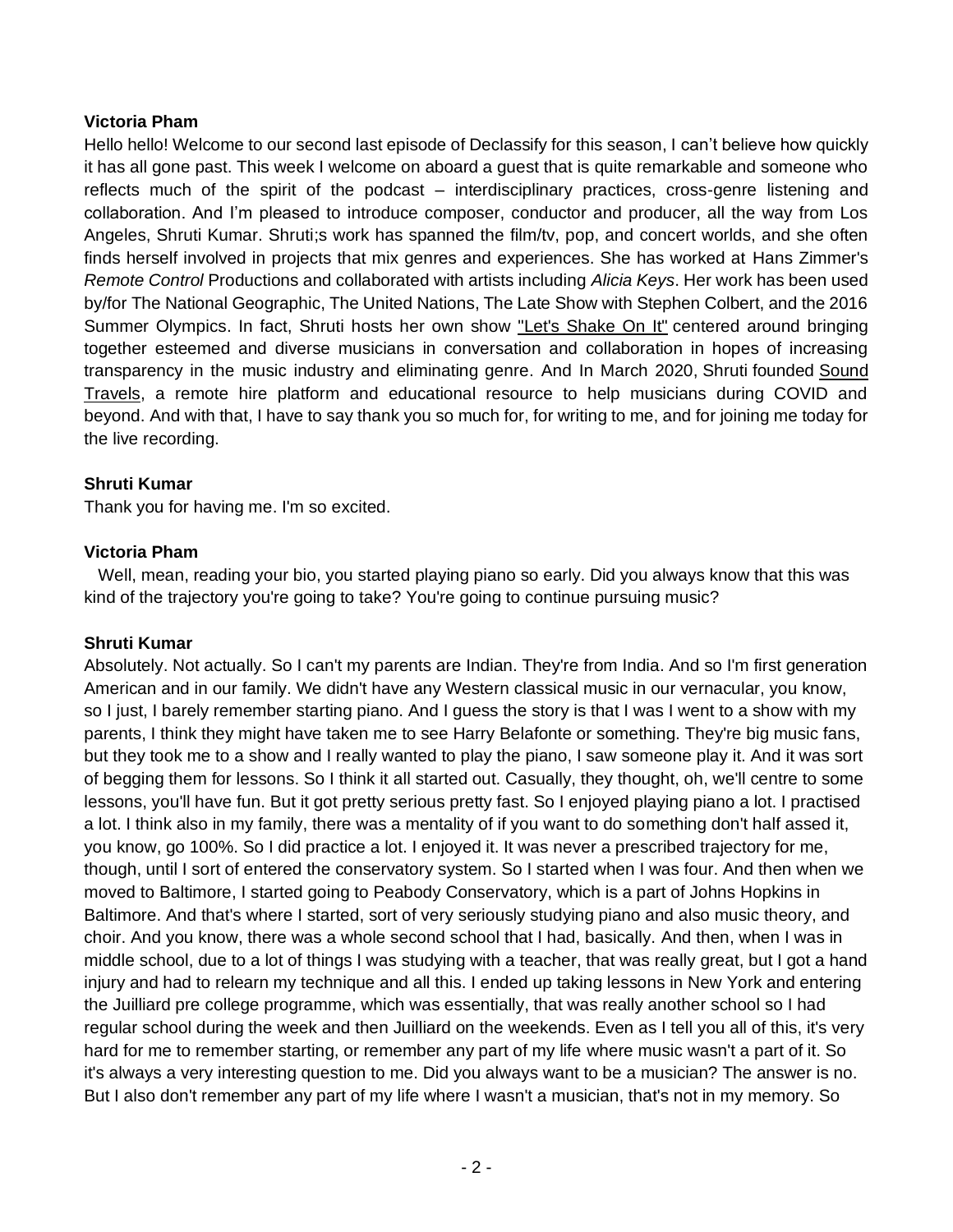almost it was like growing up with another limb music was a limb. So as I was going through my awkward middle school years and high school years, you know, I was doing it alongside music, music was just part of my life, you know? And then after High School I ended up doing a dual programme with Juilliard, I continued there. And also I went to Columbia for economics and math. And, you know, at that point, and we can talk as much or as little about this as you want. But after, you know, so many years of very intense piano performance, I was getting a little bit burnt out on the performance side, also feeling restless, in my relationship to the music I was playing. And actually I started composing. When I was very young, too, because I was feeling restless as I was practising my teachers would always joke around that I would come in having practised but then I put practice in air quotes. But then I would come in with some piece I had written instead, because I didn't like this idea that you had to play something the same way. People had been playing it for years. And also keep in mind that when I went home, and we were listening to music at home, I wasn't only listening to Bach, Beethoven, Chopin, like I was also listening to a lot of Indian music, and a lot of rock and pop and things that my parents loved as well. And then I grew to love. So it never was, for me, the only kind of music I was imbibing. But the way that I was playing was often you know, as serious as I got with it, my teachers that were always a little bit sceptical of how adventurous I was with my playing. So then, after all, that I kind of segwayed into composing and continue to do that more, instead of piano in college while studying econ. And then, after college, even for a second, I thought I was gonna go continue my economic studies. But at the end, I, I knew that if I didn't pick music at that point, when I really got to that crossroads, I knew that if I didn't do music, I would regret it. Because by then, I had moved downtown in New York from Uptown, and I was doing more experimental shows and playing in bands. And, you know, the more I kind of got out of what traditionally is called classical music, the more I realised there was a bigger world out there for me, and I kind of wanted to explore that more. So that's a roundabout ways that my life and music has been very roundabout.

## **Victoria Pham**

It's amazing, though, that you managed to merge all these different sound worlds together, as well as pursuing completely to two different study, which I can identify with, because I also did the kind of jewel thing when I started out in my tertiary studies, do you think encountering all the different topics and different groups of people outside the music world when you were doing those two degrees, gave you a bit more of like a foundation to be able to move your practice into more composing. And I also know you're a conductor, as well as a producer.

#### **Shruti Kumar**

All of these, by the way, the last three words you used, producer and conductor have only been applied to me in the more recent years of my career. So composer was the main composer arranger for a long time, especially after I sort of stopped playing piano, and I stopped being considered a concert pianist, you know, I kind of put that in a little box and kept it to the side for a while. I do think, for me personally, that my experiences outside of music, and have allowed me to get into other communities of different types of thinking, or whatever, that have made it easier for me to be confident enough to mix my sensibilities and take jobs that maybe once upon a time when I was in conservatory would have felt like selling out in quotes, you know, there was a lot of, you know, when I was a kid, I don't, I used to have a fear of telling people that I liked pop music, or a fear of telling people that I wanted to do something different, especially in conservatory. So I think getting out of that bubble for a while, gave me some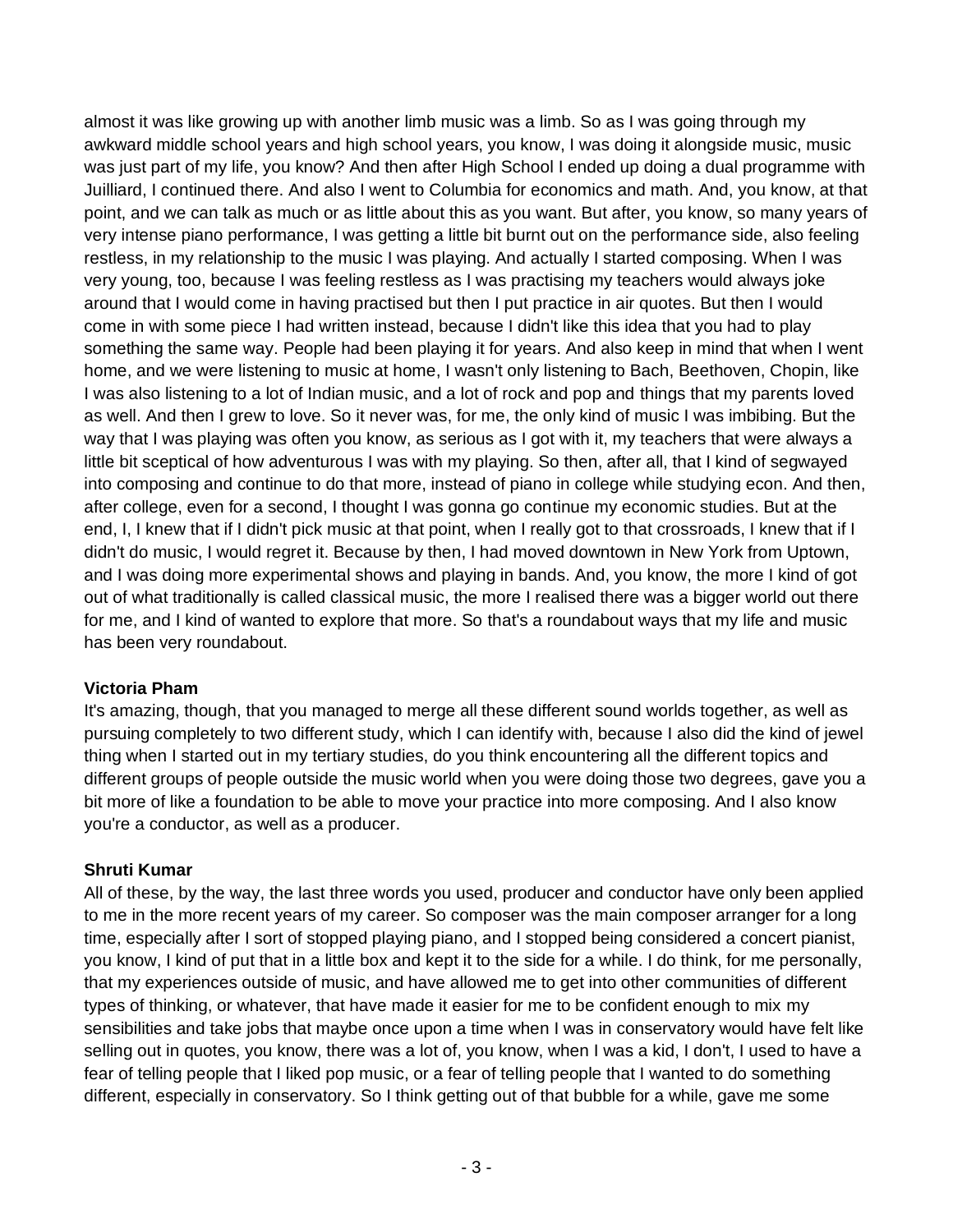confidence and freedom, as well as great collaborators. I think that you know, you never know who you're going to meet, where you're going to meet and what kind of thinking they're doing and how we're all going to mix it together. And I do think one of the greatest joys of my life wandering around all these areas of music has been who I've met and who I've gotten to work with. And then that also all led to all these different jobs that I took from composing, to arranging for records then producing records and then conducting when I tried to sort of bring together the orchestra and record sensibilities, you know, pop sensibilities together.

## **Victoria Pham**

No, I totally understand. And I completely resonate with you saying, Oh, when I was younger, I was a little bit afraid of telling people that I like pop music because I always felt that way. In fact, this is gonna sound like the silliest thing. But when I was in my first year in the conservatory, conservatory, when I was 18, I was afraid to tell people that I liked really like popular classical music, like I was afraid to tell people that I liked Chabot, jack nine, because that was too mainstream.

## **Shruti Kumar**

Absolutely, absolutely. There was a bit of that too. I'll never forget there was I must have been eight or nine years old in the elevator at Peabody and there was a graduate student in the same elevator as me and I just remember her saying this line I'm allergic to Brahms. And I just struck me as being so crazy, you know, as a little kid hearing this much older kind of like, respected student who is in the same building as me say a sentence like that I've never forgotten it. It's just stuck with me that that was this very casual thing that she yelled out in an elevator. I was like, why I didn't get it. I was too young. I didn't realise it was an oil to like Brahms.

#### **Victoria Pham**

I still don't understand. Well, I mean, you touched on collaboration there is that something that was encouraged in the Conservatorium system that you that you were in in Juliet, or something you found once you stepped down into more industry in production and doing your own thing?

#### **Shruti Kumar**

I think it really came. So I mean, I was a pianist, I wasn't in orchestra. So that was always something I was a little bit jealous of as a kid, that I had to be alone and practice room for 10 hours, and everyone else got to go play together. So I really did enjoy chamber music in the performing side for a while. And that was sort of when I realised also that being in a room with others was important to me, I think that was also one of the big reasons aside from how I was performing and what I was allowed to do at the piano. I also didn't like how solitary The piano was so. So I quickly tried to find any way to collaborate, I would write for choirs, I started composing for the groups that I couldn't be in, that was sort of my entry point into making friends there. And also getting to be around more people. So I was like, Okay, if I can't play piano with these people, I'm going to write music that they can sing or perform. And I am incredibly grateful that I had access to these kinds of groups in conservatory as a kid, I, I might have taken it for granted them. But having that experience of getting to work with other musicians, as a composers, very young has been something that I think has become a very important muscle for me to use. As I wander through writing, even now, even so, producing a lot in my computer. It's the thinking of how my musician friends would play it, if they're not playing it, you know, has become a very big part of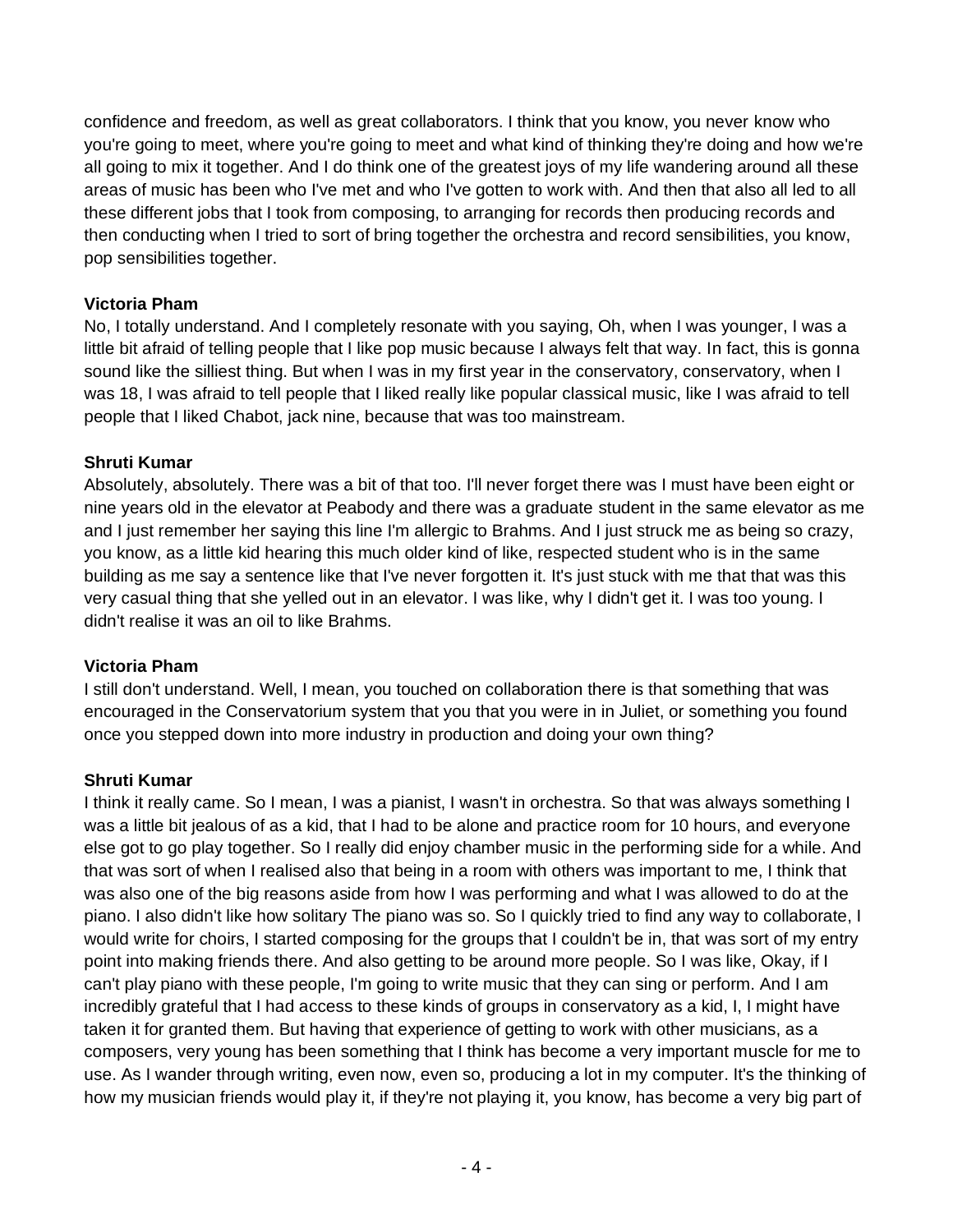my writing process. But I will say that collaborations have become a bigger part of my life, working on songs and producing records and live shows, and, of course, film scoring. And I guess it started now that I'm saying this in college, I used to write a lot of theatre as well. So when I was sort of backing away from classical piano, and still composing in my, we used to call secular college. But non musical school like Columbia, a lot of my friends love to write theatre, they were words, writers, and actors and performers in that sense. So I used to write a lot of music for theatre, and then a lot of musical theatre. And I think working in theatre specifically was really the point in my life where I started to value collaboration, and, and understand sort of the magic in it. Surely the magic of theatre, I mean, the way things, these big shows came together with all of these moving parts, it was sort of a rush for me, a very challenging rush, but, but I do think that there's a lot to learn from the theatre. So after that, I went downtown after school, as we say, and I ended up after choosing music getting my masters at NYU in film scoring, because I thought that scoring for film was kind of a nice balance of theatre, but writing more of the music, experimental music that I like to write to a narrative story, and also getting to work with a production team. So I thought, you know, this is kind of make sense for me to do this, all the things I love, in one job, what could be more magical than that. So I did go get my masters there. But while I was there, I started to miss a little bit of my quote, unquote, classical roots. And I was around a lot of players again, because I was in grad school. And I was starting to get introduced to more experimental and adventurous, quote, unquote, classical composers, who were very inspiring to me, I studied with Julia Wolf, so one of the founders of being in a can. And she I think, single handedly changed my whole perspective, my relationship to classical music and what it means to live in that world, and what kinds of possibilities can exist. And also, you know, a whole world of composers that were working, you know, across, I think, at back then they were calling it alt classical or something, but they were working with singers, and they were working with bands that were new and Indian getting popular, and there was all of this exciting, sort of pop, classical fusion happening, I think, between 2009 to 2011 in New York Downtown, and that got me really excited. So while I was focusing on film scoring, it was also an amazing time for me to write with choreographers do bring strings, string groups in with singer songwriters in bigger venues do live scores to picture. I mean, it was a really fun time to sort of see that a lot of people were feeling like me, essentially in wanting to try a lot of crazy things. And it was sort of my testing years, and then I moved to LA. And I knew that if I had to pay my bills, I had to move somewhere where there were more jobs at the time, seems like getting employed here was easier. And I worked at a big studio for a while, which was a big learning because it was very opposite from any kind of musical world I had been a part of in New York, it almost felt for a second, like, oh, wow, that part of my musical life doesn't even gel with my musical life in LA, all of a sudden, it became sort of embarrassing to admit that I had gone to conservatory here, you know, people here, you know, it's a totally different kind of scene. Or it felt that way when I first moved here. So I worked in a big studio for a while then I went freelance and and I think navigating just simply getting jobs and being able to pay my bills was the main way that I started saying yes to all sorts of different projects that ended up being amazing for me, I worked at a film composer studio, where I met someone who produced records, who asked me to do the orchestra parts for pop records, which led me into record land, which then got me interested in producing because it all felt the same to me, you know, I think there's a part of this brain if you keep it open, that allows you to sort of use the same muscles wherever you go. It's all music, right? It's all writing. And I think, simply out of necessity of feeling like, maybe I wasn't fitting in some places or taking jobs, then I learned that I liked a lot of different things, too, you know, it wasn't so bad. So a lot of people are surprised, like, how do you manage all these different kinds of musical lives. And I'm like, to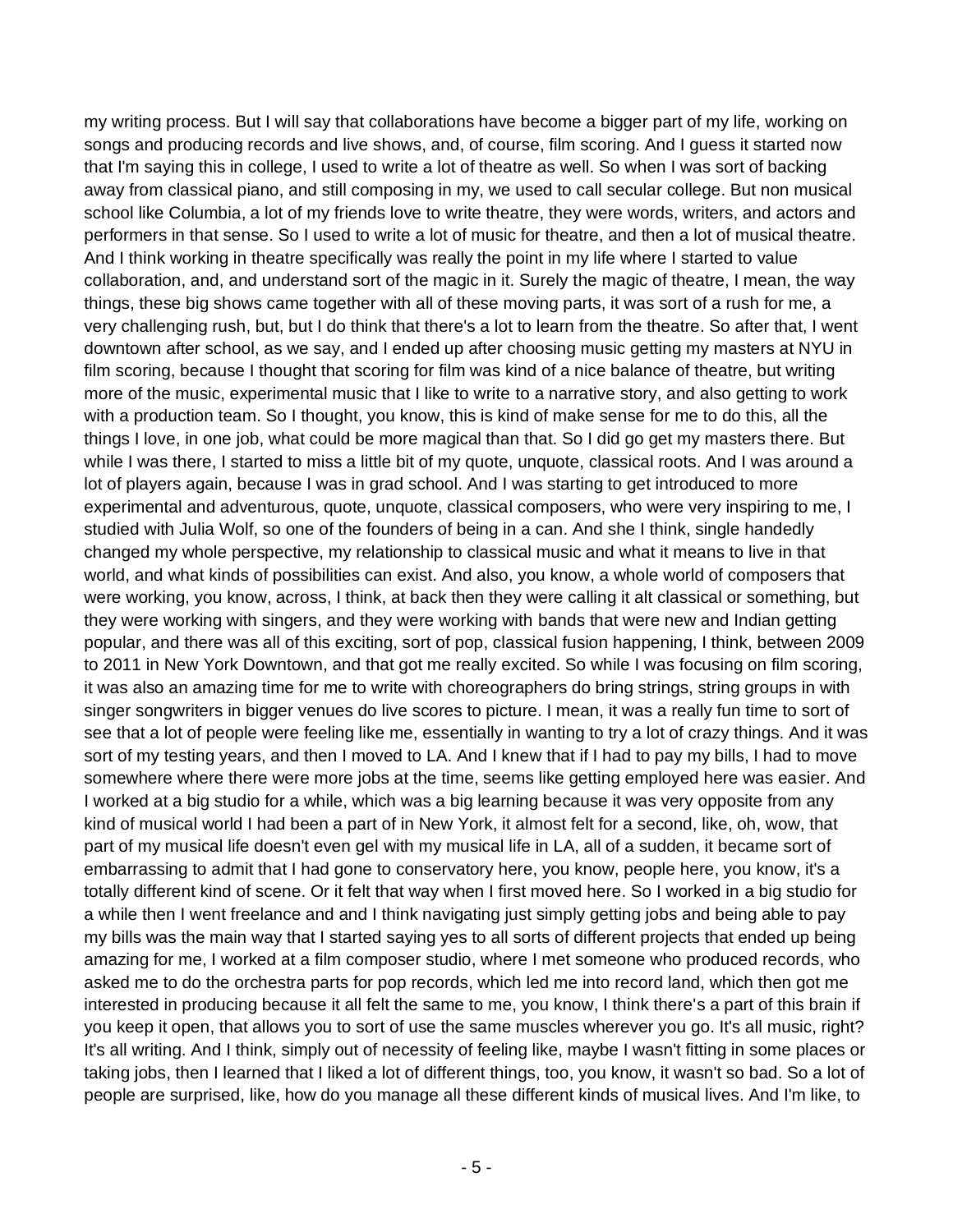me, it kind of all feels the same, it feels like, you know, I open up a project, my process is very much the same depending on the day. But nothing feels not aligned. To me, it all feels very aligned.

#### **Victoria Pham**

He's I know, I suppose we have a tendency to want to put things into compartments or boxes, or to make these distinctions really clear when they kind of all blend together as one big creative output.

## **Shruti Kumar**

Absolutely. I think that's a huge thing in collaborations to how we choose who we work with. A lot of people feel like, Oh, they're too different from me, we can't make music together. And so much of my life in recent years has been to prove that wrong. I'm like, wow, the more different someone's background is, the more different their musical sensibilities are, the more exciting the collaboration is. And imagine what you can make. A lot of people are very scared to mix certain Sonic sounds together and also scared to get out of their comfort zone. You know, I think a lot of it just comes from, we're also used to get getting put in boxes, as you said, I think, I hope I tried to push everyone that I work with, and I tried to push myself as well, to really always kind of get out of my comfort zone, I learned something incredible. Every time I make music with someone, I never have made music before, you know, and I think I'm wandering now a bit.

#### **Victoria Pham**

All makes sense, because having listened to a lot of your music and look through all your repertoire, it's all really diverse in times in terms of expose if we're going to talk in traditional terms in terms of genre or instrumentation, but there's still a thread through it, not just because you're the one person who developed it, but there is a sound world that is yours, whether or not it's acousmatic music or some electronics and produced works, as well as I will contemporary classical music. It's been a

#### **Shruti Kumar**

long time since I've used these words with my music, but it's also really nice to hear that you're finding a thread. For a lot of years, people told me to pick a lane, you know, they're like, be careful. Do you want to be a composer? You want to be a producer? I mean, not to mention when I was playing piano, do you want to be a pianist? Or be you want to be a composer? Now do you want to be a theatre writer or a film writer or a producer like pick a lane because you're gonna end up losing out and I really feel strongly that I haven't lost out I really feel it's important eight just to get work that you keep an open mind to the kinds of work that you're open to but then also, I don't know, I feel way more enriched, having done all of them. And I don't feel I mean, maybe it's a longer road for sure, you know, to be taken seriously. The pragmatically, in in the industry, you need to build credits. And if you're splitting all your credits across a lot of different projects, then you may seem under qualified for some things when you might not be you know, so it's been a longer horse race in that respect, but definitely artistically very fulfilling.

#### **Victoria Pham**

Because of this, the centre of a practice like yours is that it's still all sound based and it's still on music base doesn't matter what direction you're taking.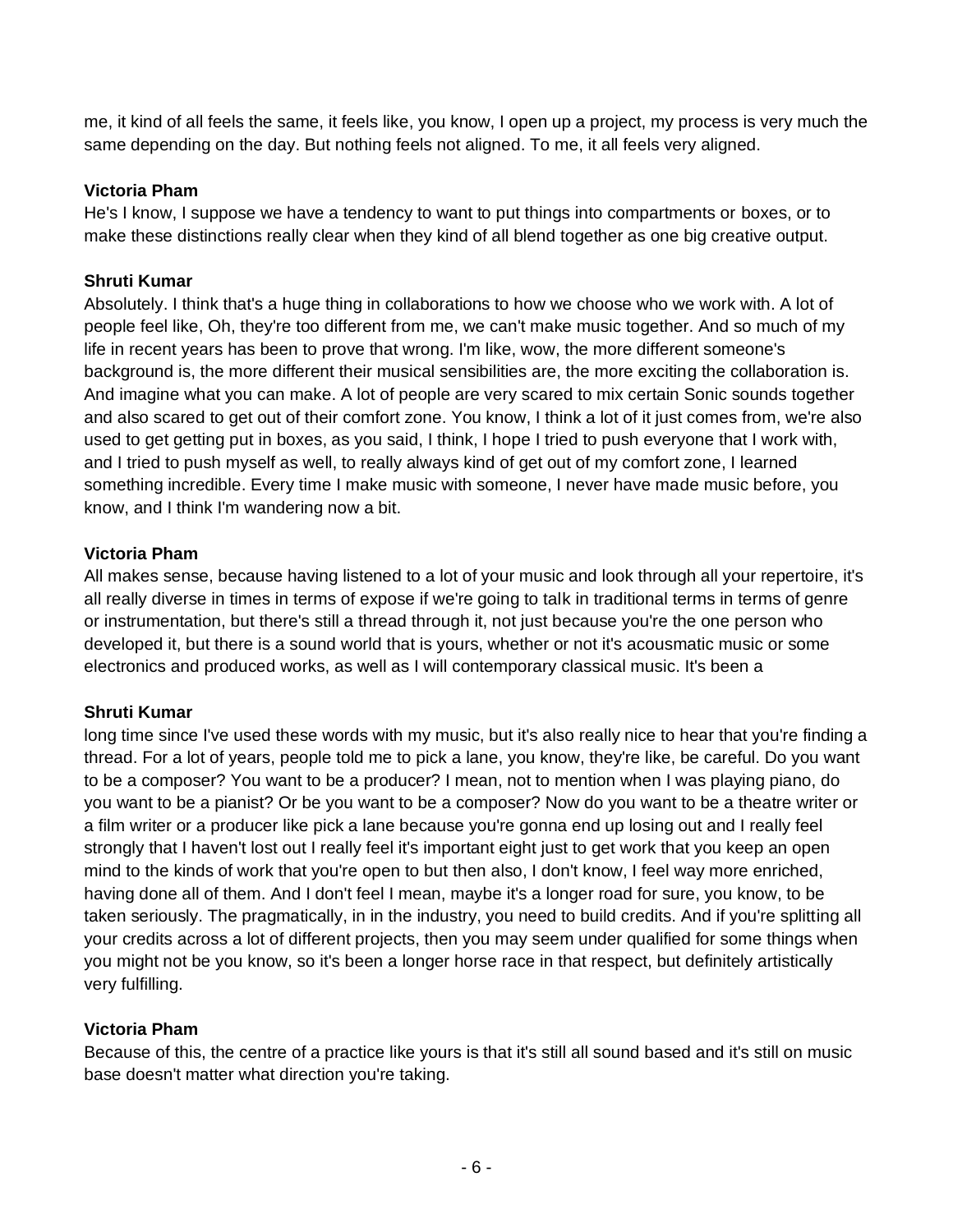#### **Shruti Kumar**

Absolutely, absolutely. Yes. And I've learned so much from my collaborators. I've learned so much from players. Every project I do, no matter big are small the takeaway has always been how much I have learned from the people on my teams, from engineers, to producers, not music producers, but the people producing events or, you know, film directors, my gosh, directors I learned so much from it's all a big mishmash of learning if you receive it that way. Of course, not without its hardships, but every profession has them. And I'm whether we were to talk about film music or producing or classical music. I mean, everyone has their laundry list of challenges, of course. So I don't know if you wanted to talk about any of those because I could wander out about any one of these branches and talk about perceived challenges.

#### **INTERMISSION I**

**Victoria: For our first intermission is the first of Shruti's singles for her album. This is the work 'SALT' produced and composed by Shruti and features the London Contemporary Orchestra conducted by Hugh Brunt. The work is driven by many takes on defining 'salt': as an abundant edible crystal compound; an adjective once used to mean lustful or lascivious, now taken as downto-earth, coarse, embittered, or sassy; and with gravity, the 1930 Salt March (also known as the Salt Satyagraha or Dandi March), which was an act of nonviolent civil disobedience in colonial India led by Mohandas Gandhi — a moment in time that directly inspired this piece's presentation and form. For the full list of credits for performers and artists, please refer to the podcast description.**

#### **Victoria Pham**

I'd be happy to analyse I suppose, because the podcast is focusing on chatting about classical music, which is quite broad when I'm thinking about it. But I suppose your experience is interesting, because you've decided to back away from classical performance, and then move straight into into composition. Was that partly so that you had a little bit more agency in terms of the music you are creating, perform 100 100%?

#### **Shruti Kumar**

I think, again, I just have these vivid memories of slogging at the piano and getting really excited to play a Mozart concerto in a competition or something and getting feedback. Like, why are you playing Mozart? Like it's Chopin? Why are you taking these performative risks with your playing? You know? Yes, I do understand in conservatory, there is a need to learn the traditions and the rules and all this stuff. But it was very frustrating for me as a kid. So clearly, I didn't like having to play exactly like all the recordings I had heard before, you know, if I'm going to play a piece that's existed for centuries. Why should I copy everyone who's played it already? 100 times? What am I providing? What am I bringing to the table, just playing it the same way as everybody else? You know, it felt very illogical to me actually. It's like, what what art is in this now, of course, there's a magnificent amount of art and then I, and a lot of hard work. But I think that was just the moment. Those were the moments rather, where it was clear that writing new music that I could play, in a different way, was kind of my way out of that. So I still live at a keyboard every day. But yes, I have more agency over the sounds I can make. And in general, I think a lot of the music I write is very driven by trying to stretch sound as much as possible, what kinds of sounds can we get today? How do we? How do we test the limits of our listening today.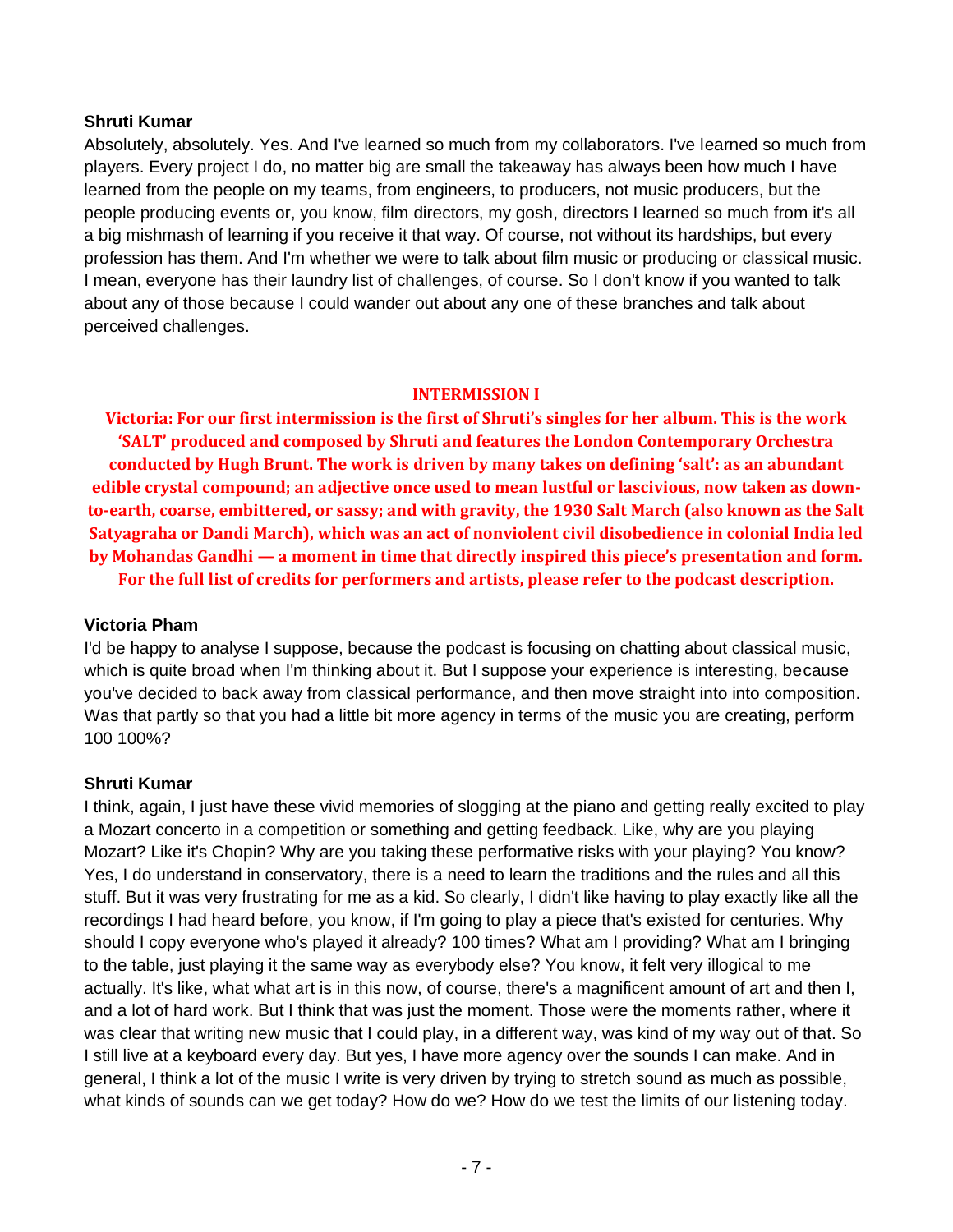But in regards to backing away from classical music, I never felt a this is interesting, because I don't often think about it chronologically like this, but I never felt a specific break. But I do describe it as I broke up with classical music. And I've come back to it, you know, but I don't remember a moment where it was like, this isn't happening for me anymore. It kind of just happened gradually, as other musical projects started to outweigh my performance, my piano performance. But interestingly enough, in recent years, I felt very nervous. You know, as I went into film, scoring in production, or ever to even approach my classical communities, again, I sort of felt like, Okay, I had I had broken away, and nobody would want it to be seen with me at this, like internal dialogue being like, I made my choice. That's totally not true. Because as it turns out, in recent years, doing live performance, especially and starting to conduct, it's gone full circle. I'm back in touch with a lot of my friends from Juilliard, who are now a lot of them in LA playing in scoring sessions. And I feel like the younger generations are really much more open in a way that I didn't learn that they were when I was sort of doing my own thing in LA. But now everyone's doing such amazing, incredible things. There's a little bit more institutional backing for experimental, quote, unquote, experimental now I'm saying, not totally traditional work and projects. So it feels like there is a growing exciting community of people really pushing the needle forward in the classical conversation. But yes, class, the word classical every time I'm saying it out loud. Now, I don't want to be Miss, representing what I'm saying because it's a tricky word. Right? As you know, the word classical is has many meanings for people depending on where they're coming from and what their association is with it, which I think is one of the big problems is the definition of the word classical, actually, and it's a two pronged issue because it's a creator issue, and it's an audience issue. I talk about this a lot with my friends here as we're trying to make this music that we make quote unquote, more accessible and that's not I think we put too much Wait on the writing, we know we're not giving listeners enough credit. I think a lot of us be like to make our music more accessible, we have to change our sensibilities, I more think we have to change our definitions of what we're calling classical, and make events that are more accessible to wider audiences. So it's a it's not the word branding is coming to mind, which is the wrong word. But I do think since larger institutions play a big role in how classical music is sort of handed out to the world. You know, there's a lot of it happens with curation. And you know, what these classical quote unquote classical umbrellas are hosting under their umbrella, and how they're programming it so that, you know, younger audiences, or any audience really should feel like they're not going somewhere where they're not welcome. I guess, I don't know if I'm making sense now. But it's a very complicated, multi tiered issue. And that's why I often avoid using the word classical. Even when you release music, now, it's almost impossible on distribution to, in your metadata data, put classical music and because it's such a contentious genre, for streaming services, even though because like nobody knows what to do with it, it's really interesting.

#### **Victoria Pham**

No, I know what you mean, because it feels static. Somehow the word classical, it always implies that it's something very traditional. That's happened 300 years ago that we've maintained, but as you say, branding, but an image of what people expect from it being I don't know, Beethoven by the three B's, or Brahms. And it doesn't feel as dynamic as it actually is. Because there are so many living practitioners, whether they're performers or composers and conductors.

## **Shruti Kumar**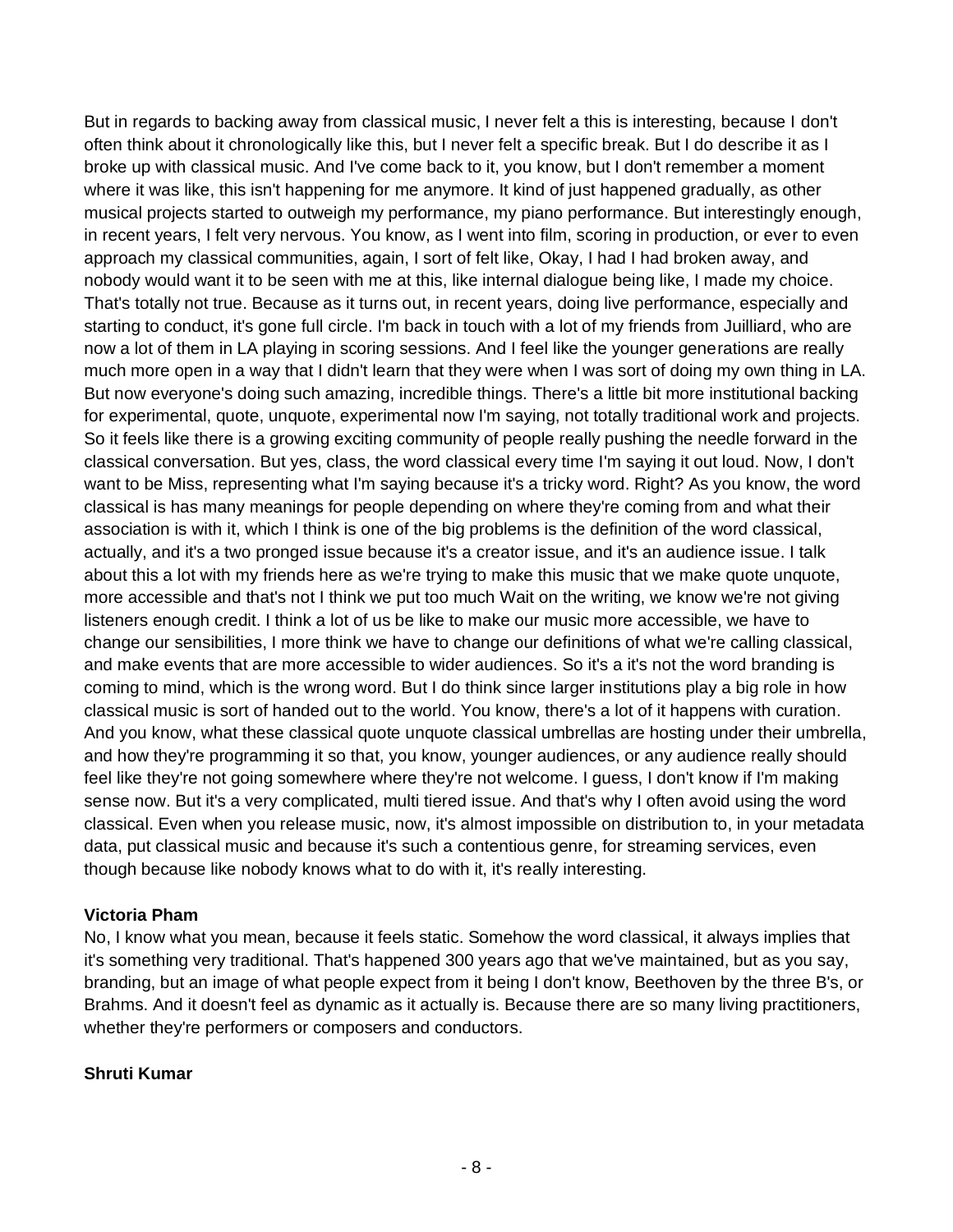incredible world of composers right now and performers and a lot of cross. Like a lot of amazing companies that are mixing choreography and music and film and and some sort of multimedia in that sense, multi art, multi art experience is that are happening now. And again, I'm seeing it's all in the messaging a little bit. That's a big part of it, I think, and also who we allow to be part of the conversation. You know, thinking back on when I was a kid, I wished that some of my more Indian sensibilities were not just written off, I had a composition teacher once that took his eraser to my music a few times. And instead of asking why I had written notes I hadn't written, he would just be like, Here, give me give me your music. And he would take the eraser and erase it and then fill in something else. I remember that really vividly, actually, and this was this was at Juilliard when I was in middle school, and it was, I just sort of accepted it. But it was also awful in a way, because there's not enough inclusion of other musical styles in what we're calling tradition. I mean, if we're just talking about how long this music has existed, I mean, there's been music all over the world that's existed a hell of a lot longer, you know? Like, what are what are our, you know, now, I had to say western classical all the time, I've said it my whole life. Because when I go to India, I have to say this, I do western classical piano, you know? I mean, it's a very complicated, like, how many words do we need? It's almost frustrating in that sense. How are we defining classical? Is it how old the music is? No, not anymore. Is it how I mean, I don't even know what people mean anymore. So I'm always sort of afraid to be like, I'm reading classical music. I feel like I am. Because of my history. I feel like that's where my history is, put me. But if you don't mean old music, what do you mean, that's why everyone says neoclassical, an hour old, classical, or I do think, interestingly, as I'm thinking this through is you one of our most beautiful assets is the orchestra. You know, I think, to people who are not familiar with classical world, when they see an orchestra, they will assume classical, you know, and I think orchestra, especially now, there's so much to be done with an orchestra that's so accessible, people are excited about orchestra, as you know, there are younger orchestras now, you know, orchestras are having a sort of a renaissance themselves, I feel, and doing you know, even if you look at some of our bigger orchestras in America, the programmes and the calendars are just wildly different from what they were even five years ago. You know, I think it's really important though, that we start including musicians from all musical backgrounds to perform their work in these institutions and homes because that in and of itself, is erasing any kind of assumption of what kind of musician someone is, and I think this is definitely I have to I would be remiss to not point out racial implications here. Just it's unnerving, I think in the UK Nathan Sani. I'm sure you know who that is. He wrote this amazing I think it was actually a thread of tweets but, but I'm not sure about how he always felt like he had to prove that he was a classical pianist, you know, just and it's something that I'm not always comfortable talking about. I was definitely the only Indian in at Juilliard at the time I was there, maybe one or two, never thought about it never addressed, it kind of just ran with it. But there is a there are a lot of assumptions that are being made in the classical world, or from people outside, I can't tell, I can't tell if it's how the classical world is, and it's projecting, and then other people are running with these assumptions. Or if it's, you know, we can't tell anymore. But I think there is a big, big responsibility on us right now, if we have the power to do it, to make sure we are programming diverse musicians. And I don't just mean that race and gender wise, although I firmly sort of believed that if we expand the kinds of music we allow in our institutions, it will inherently hopefully be diversifying the artists involved across races and genders as well. So I, these are very loaded topics. And I feel like I'm seeing a lot of crazy words in one sentence, but, but I do really feel that way. I mean, I think programming and platforming and messaging, and also from the artistic side, not being afraid of mixing sounds and mixing genres. You know, in my whole, I have a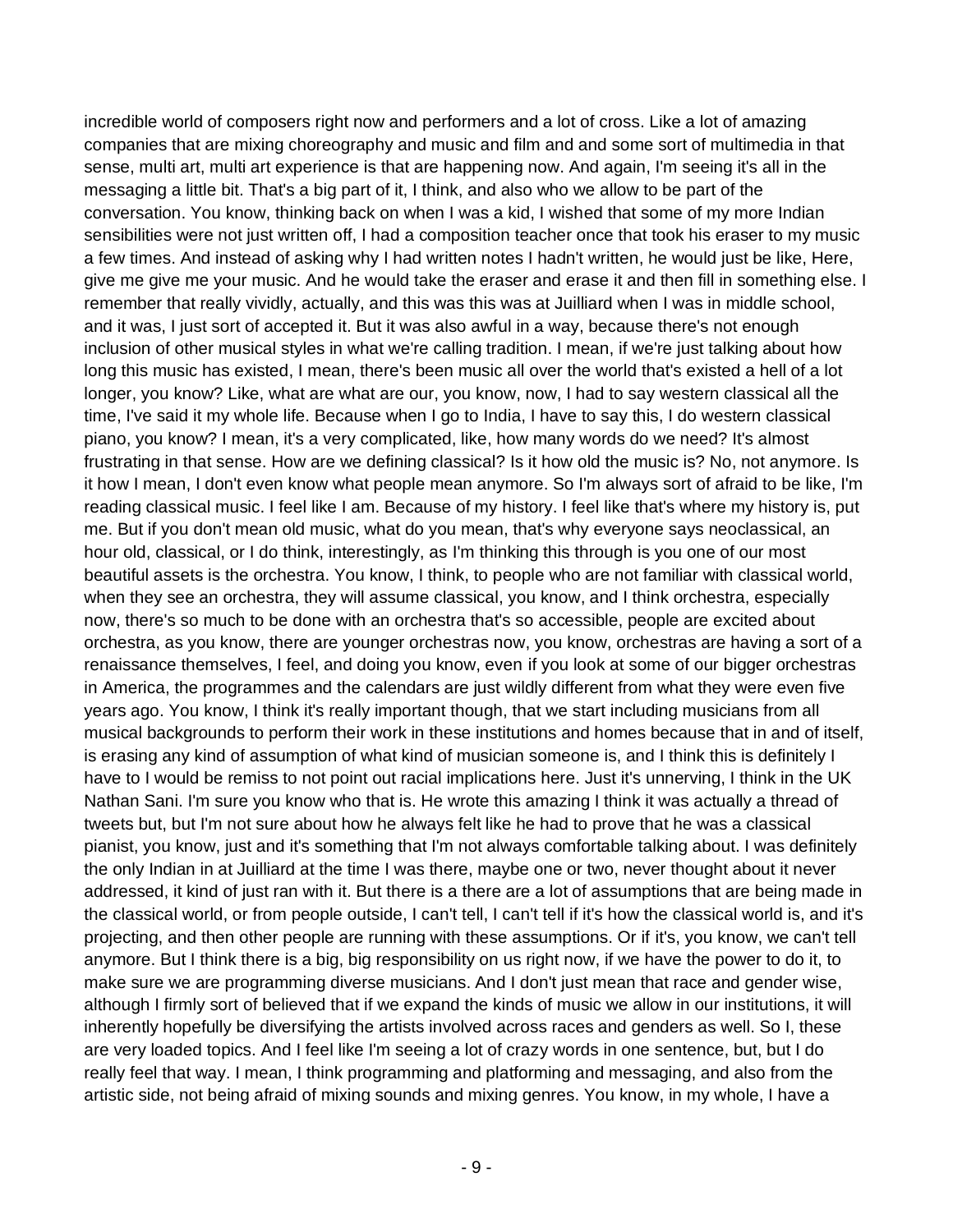radio show, where I bring into artists from very wildly different musical backgrounds. So like, maybe somebody isn't known to be an EDM DJ, and somebody else is known to be a violinist. And I bring them in conversation together. And then at the end, we make a track together. And at the beginning of the conversation, they're like, We would never work together. And then by the end, we make something really cool together, you know. So it's just kind of proving or dispelling the notion that we have to stick in our lane. I think getting out of our lane actually is the way to make especially the classical world a little more, quote unquote, accessible again, all these words are feeling they're already frustrating me, you know, I'm sure you have this too. Like when you talk about classical music, it makes your mouth hurt a little because of all the

## **Victoria Pham**

all the baggage that comes with classical music,

#### **Shruti Kumar**

like I had to justify everything I'm saying that's like, and I don't mean it like that. I mean, it like that, you know? Crazy, it's like, why can't it just exist? And, you know, I know so many musicians now that are so happy to be just making music and having fun and and explore what we can do. And I guess when we bring the word classical into the conversation, it always becomes a little more dense, you know? And, yeah, I mean, just thinking back on my own life and conservatory, which was a significant amount of time, really shaped my own relationship to my own music, you know, I had to also leave classical world to a little bit, embrace the music that I liked and wrote, because those institutions didn't teach some musical sensibilities that I also grew up listening to, you know, and like to put it bluntly, like, Indian stuff and pop stuff or anything I grew up in Baltimore, you know, there was a lot of different stuff that I liked that was sort of dismissed. In my conservatory instead of disgust. I think it should be discussed, not dismissed people. And that's why I teach now I teach students and I love it. I'm I didn't expect to teach but it's a recent development. And one thing I'm big interview is making sure that my students bring in music. I never say anything's wrong. I always ask why. I feel like you people should be emboldened to make whatever art they want to make. It's their expression. But they have to be able to explain their choices. And I think, at least when you're teaching because we have to learn why we're doing the things we're doing and learn the fundamentals. So I'm not saying abandon all rules, but I'm saying, never teach them in a way that's implying that a student is wrong. I think that's really damaging. And something that happens a lot in classical conservatory and in training. We're told oh, you know, we're so afraid of making mistakes. I always joke like, I'll all I want to do is be able to improvise with my friends. I'm so jealous of my jazz friends. You know, I have this paralysing fear to this day of playing a note that doesn't sound good. These things are so ingrained in us, you know, this is wrong. This is right. I think that is a very damaging thing for an artist. And, you know, I have to think at some point back hundreds and hundreds of years ago, it wasn't like that. Like they were all messing around too, right at some point down the line. Somebody decided, this is where we stopped making. This is where the rules end. And this is where we start teaching them forever. And we're never gonna like mess around again with music. I mean, you have to wonder where that started to. Like when was the deciding point where it's like, from this year and back are the rules that we're gonna teach forever for, like forever more, I just don't understand.

## **Victoria Pham**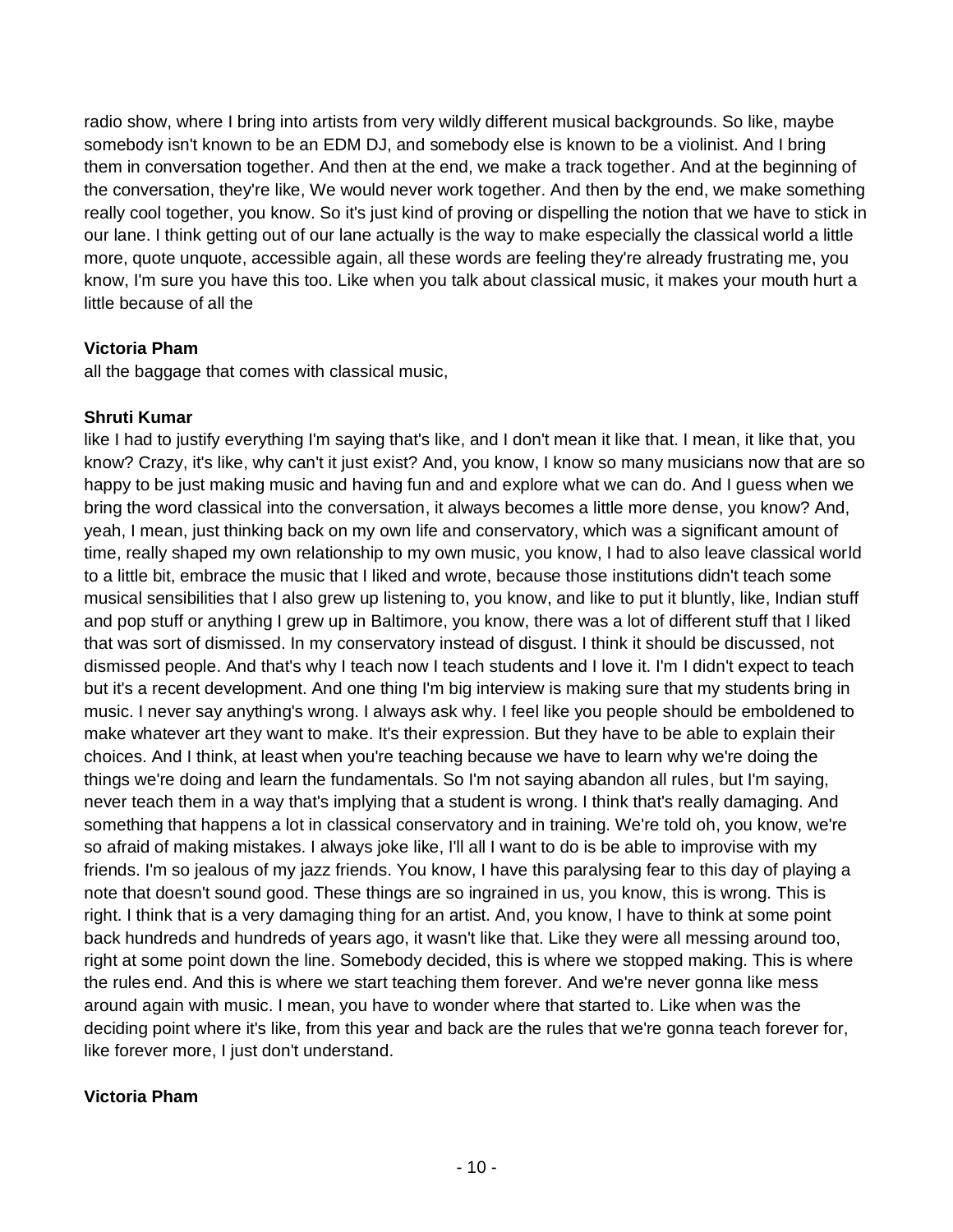I don't understand either because it like sets such an untouchable bar. And maybe that goes back to what you mentioned before you talked about oh, do I need to play Mozart, the way I have heard in all these recordings, maybe, because we're confronted with this, like massive library of perfect, perfect recordings of classical music that set the bar and we feel like we need to replicate that performance, who decided that was perfect? Exactly,

#### **Shruti Kumar**

I get it, I get a lot of amazing historians that have studied how the pieces were originally performed. But as a composer, actually, even in my record that I'm making now are about to release. It feels like I'm still making it but I have realised that I really enjoy writing pieces that can be interpreted multiple ways by players. And this may be directly correlated to my own experience as a player. But the notes in the scores, and the expressions are all meant to be interpreted in multiple ways. So I want the performer to also be a part of the life of the piece. And I don't want it to exist in perpetuity as the same thing over and over again. So it's been fun to engage, you know, I, this record that I have coming out not in terms I did I started working on in earnest when I was in the UK, and unbelievably grateful to have the ones in contemporary orchestra on it. Who conducted you brought amazing players, incredible, incredible players who are also I think, in the UK, really pushing the needle about the conversations around classical music. In fact, I think this conversation is happening a little bit more in the UK. And it really lit a fire under me, so to speak, when I was there, because I realised there was all this exciting stuff happening where you are, and I didn't feel a part of it in America. So. So since I've been back, I've been trying to find that balance here as well. But in this record, I had been wanting to make a record like this for a long time. And it sort of addresses a lot of what we talked about, I wanted to prove to myself more than anyone else that I could make a cohesive record that tapped into all the kinds of music that I like, be it orchestra, or, you know, Indian drums, or musical theatre piano or some, you know, since or singers that I've worked with rappers that I've worked with, it was really important to me to try to experiment myself with genre, you know, everyone says you have to make an album has to sound kind of the same. For me, this album is very hard for me to put a genre on it even in the releasing and the technicality of it, it's very difficult for me to assign the genre, because every track is very different. But I do believe there's a thread like you said earlier, where from beginning to end, you will be able to follow an arc and it has to be that way. Because I lived that arc, you know, I, I you know, starting there's, there will be some very classical sounding piano on it, there will be some experimental piano on it, there will be orchestra, there will be beats, there will be since there will be singing, there will be you know, a bunch of stuff. But it's all stuff that I have lived. So there has to be an arc. And I'm sort of tired of being told that I have to do one project at a time I was like, let's just see for myself, especially during the pandemic, when I had to use my brain somehow to stop myself from going mad. I was like, let's see if I can do this. And in the UK, I found it to be a better place for me personally, to sort of launch it creatively because a lot more people seemed to be less scared of doing something like this, or they didn't question question me as much. I think that has to do with a lot of things. I think, in America, or the US rather, I shouldn't say America. There's less funding for the arts. So I think everything is a lot, there's a lot more red tape here. And that also leads to a lot of risk aversion. In institutions and in creating art and funding it. I think, something that you guys have that we don't is that funding culture, you know, in Europe and the UK, and therefore, more confidence in exploring, because there's more resources for you guys. So I think that is the sort of the bigger part of that equation. But regardless, I started that record there and salt the single that's already out, that is just DLCO and my electronic brain the notes in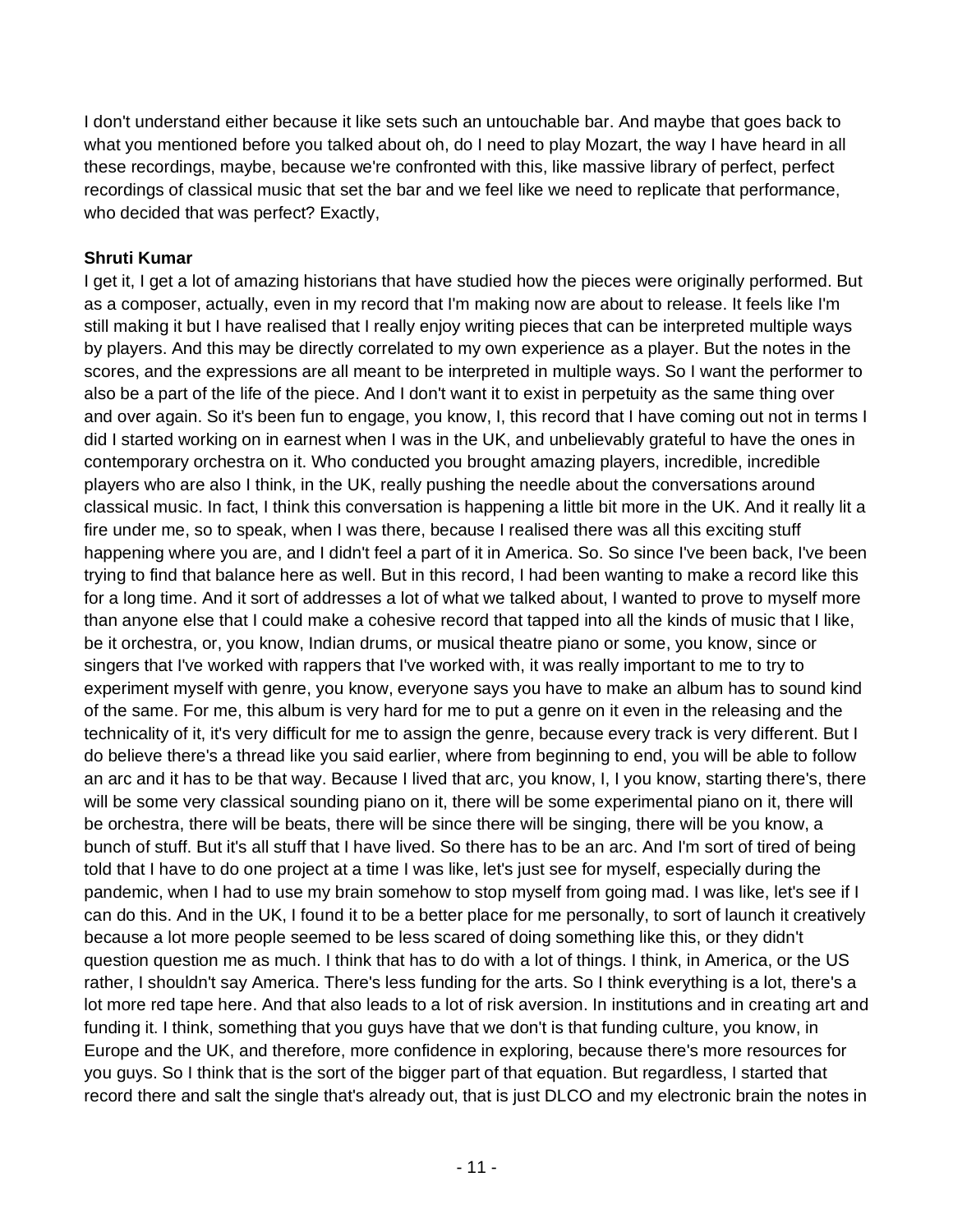that are almost comically, like, do whatever you feel like, what does this word mean to you express it the way you want? And I feel like I had conversations with the conductor and he was like, I love this. But are you sure? Like yeah, because I want it to there to be some individual agency for the players in the conductor. But also, as an ensemble, they're gonna breed that piece and played the piece differently depending on how they all interact with each other. I wish I could show you the score, but we're just talking. Of course, I have some more technical expressions in there. But a lot of the notes are this phrase play emphatically or timidly or in protest, or, you know, and that could mean so many different things people communicate verbally so differently. So I wanted to sort of explore that nuance in communication, through music without words. And I'm pretty happy about it. I also, I'm happy with how they played, I'm like, wow, I didn't even know it could sound like that. That's amazing. That's part of the fun, you know, and that's something that I couldn't have done. When I was a kid in conservatory, I couldn't have played something totally differently, and had someone go, Wow, that's amazing. You have to hope that someone like Mozart would love it too. You know, it's like, I didn't know my music could sound like that, you know, they weren't boring people. These were fun people are so we were taught. Um, but yeah, so that's part of the joy of this record. And also the collaborations. And it's, it was challenging for sure, because we did it during lockdown. And people were all over the world. sessions were remote. And it mixing sounds that people are used to is hard. It was hard for the collaborators. It's hard for me, sometimes we you know, we, but then once we kind of nailed it, it felt so good. Like, oh, we can do this, we can make Sonic space for a lot of different elements that may not live together otherwise, you know, and engineering is also being around Engineers has also given me a lot of perspective on how we can make sounds better. And I think engineering and tech technology are things that classical world is also a little bit resistant towards now. Not as much when we were kids and in school. Yes. And I think introducing technology and engineering and recording techniques as a part of a creative process instead of something separate from your performance, I think, also changes the bounds of what classical music can be and who's attending and who's involved. You know, sorry, again, I'm rambling. I could talk about this for hours. So

#### **Victoria Pham**

no, it's interesting, actually. You actually just touched on something I didn't even think of this question until you start talking about engineers. What the kind of forgive me this is probably a sign of my own ignorance. But I never really thought of until I was reading all your work and listening to salt, the single that's coming out as well as reading about the album before it is released in spring. Correct.

#### **Shruti Kumar**

The album is released in spring. Yeah, salt is already out. And then I have another single coming out. February 18. Music features an amazing singer, songwriter, poet, performer nation good. So if you guys haven't heard her, she is incredible and so inspiring to me, as an activist and an artist and a musician and a writer, all the things anyway.

#### **INTERMISSION II**

**Victoria: For our first intermission is the second single from Shruti's album, released just last week, is the counterpart to her first single, SALT. This is 'Last Call' composed and produced by Shruti with lyrics by Zimbabwean-American sing-songwriter Shungudzo Kuyimba. This work delves into the**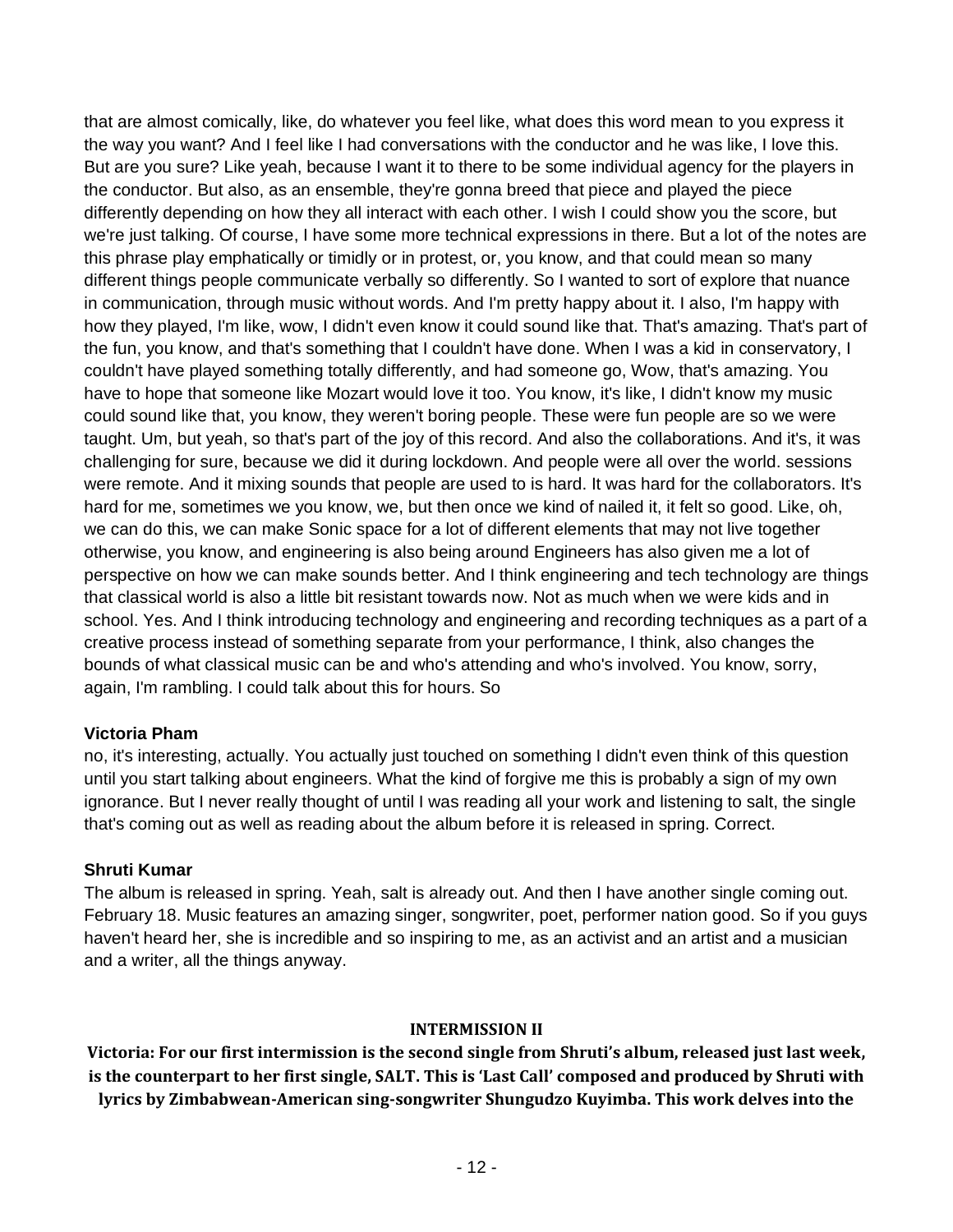## **obsession with searching for meaning in every thought. For the full credits list of engineers, musicians and artists, I'd encourage you all to check out the podcast description.**

## **Victoria Pham**

Well, I was I realised as I was in New York, that it never occurred to me that I could make a record as a composer without like, a close collaboration with one ensemble where it's like all the string quartets I've ever written out of my lifetime or, you know, things like that. It never occurred to me that you could just go out there and make a record.

## **Shruti Kumar**

I don't know why that wasn't a thought for me, to be honest. I think it's because I've been the way that I make music now is so mishmash, there's a lot of different things I'm thinking about when I'm making music now. Um, but then when I started talking to my friends in quote, unquote, classical world, again, I can't say it without the quote unquote, because they were surprised. They were like, you know, I mean, there is the thread. The LCBO is this thread. I mean, they did a remote session with me, and they are in almost all of the tracks, whether resampled or just in their performance. But I did start thinking about this recently how, as composers when you're thinking about the recorded final results, instead of the live final result, there's a whole nother dimension to composing which people are starting to incorporate in their live performances too, right. We see a lot more electronics and mic placement. That's different on stage. Now orchestras are mixing up where they're sitting. I mean, it's really exciting time, right? We're like, oh, I can sit on the other side of the stage. That's cool. But I do think that because my creative process is so much about recording, especially now and less on stage. It just never crossed my mind that that was something that people don't do as much in composing. They usually have their pieces played over and over again and then yes, and then Samba will record their work. It is interesting to go this route backwards. because, I mean, I did write the live parts for players, you know, and I kind of knew whom, who I wanted to play. And I had been inspired by all of the players in my record for years, if they're not great friends, they're people that I've listened to a long, long time. So, you know, that element was not last, but it was an ensemble that I sort of wheeled into being with my brain. It wasn't an existing ensemble, but I hope that more composers do it. I mean, it's so possible. And I think, without being bound to a existing ensemble, you might write something totally different. And then when you're figuring out how to perform them, it's a fun adventure. Like, Oh, what am I am I gonna bring my rig on stage? Am I gonna have someone playing glass bottles? I don't know. We'll see. Do I have to bring all my sense onstage to do I have my strings players using a pedal board? I mean, all saying, saying all this stuff in any other part of music besides classical isn't weird.

## **Victoria Pham**

Yeah, it's just classical.

# **Shruti Kumar**

But I can tell even tell we're doing a zoom now. And I can tell just by your face, sometimes I'm like, Yeah, I mean, but it's not a classical conversation. I do think in London, it's happening way more, though. And in the UK, it's happening way more. So I was sort of always surprised when I was walking around there and be like, I have a crazy idea for a show. And they'd be like, That's not that crazy. Like, I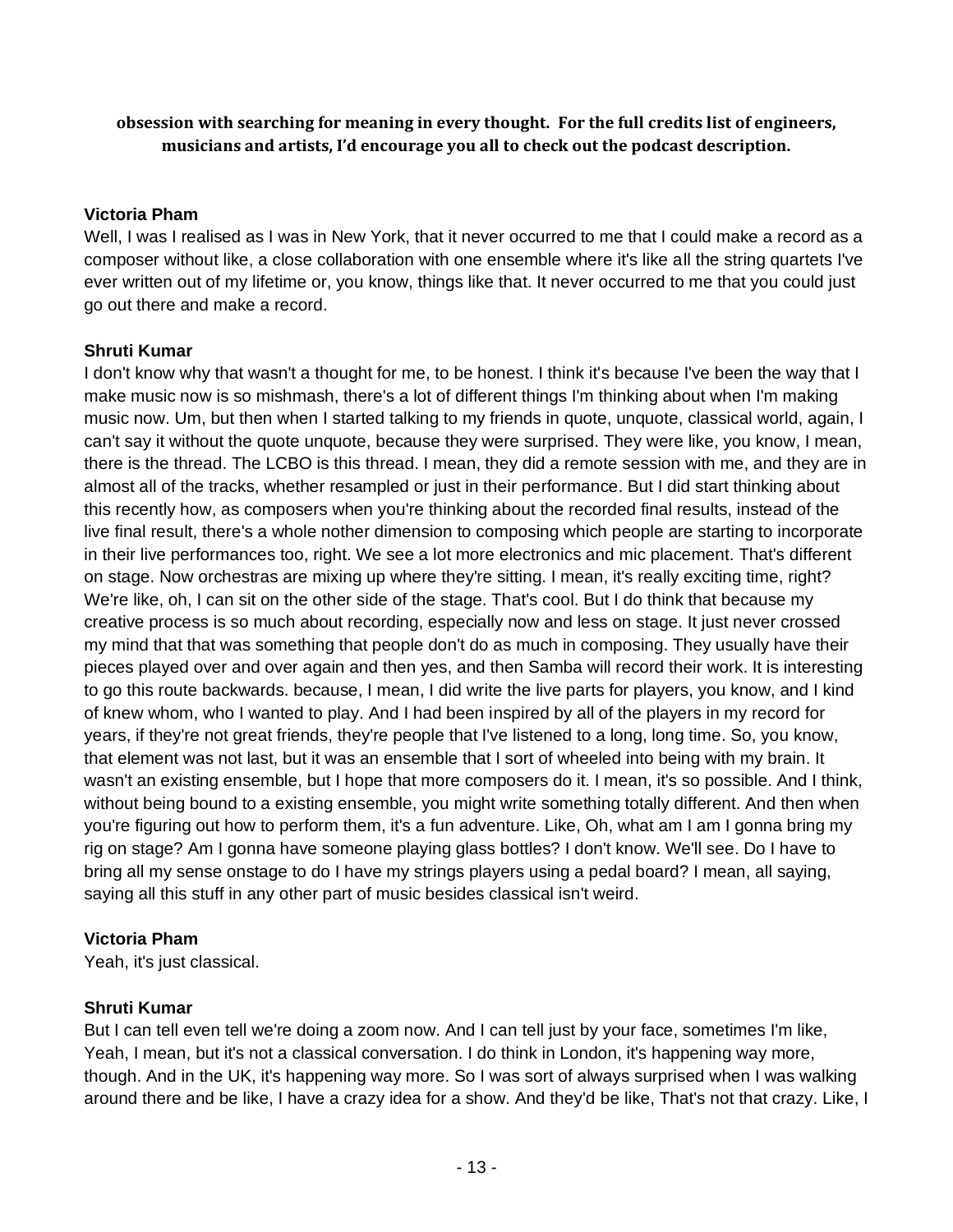would have to convince so many people in the US that some of the ideas that I had were worth doing and in the UK just seemed like it was so much easier to get things greenlit. Is that your experience,

## **Victoria Pham**

or? It is. Back in Australia, we also I think we're in the same kind of funding rut as the one you're describing in the States. And also, it's very conservative, it's big country with only a handful of orchestras. And because everything comes is spread apart geographically. So we don't really have these kind of centres for art. So anything in the experimental scene is kind of in the fringe in the big cities. And then there's not very much funding for it. And then when I moved to the UK about two years ago, I was also surprised by that they have so many new music festivals. And also the proximity to Europe means that there's a lot of even more new music festivals or places where it's totally normal to mix disciplines, which in a way it should be because it's all it's all art, as opposed to different, right.

## **Shruti Kumar**

I have some really good friends from graduate school who went to Sydney Conservatorium. And I remember when I first met them, and these are dear, dear friends of mine, they got to NYU. And we went to go to Carnegie Hall to see thing I can, or Julia, what a piece by Julia Wolf. And I was so excited by it. And my friends who were just newly out of the Sydney conservatory experience, could not wrap their heads around that everything they wanted was so traditional. And it's funny because I felt like I had had my time to sort of become more adventurous, and they had just arrived and they were so traditional. I feel there's no other way word for but now they're now they've really, you know, they were totally, I do that, I was like, wow, I had no idea.

## **Victoria Pham**

I went for the city con as well. So I know exactly what you're describing. And you know what another thing was, I was very lucky. And I moved to Paris first. So I did some music study in that in that city, which in my mind, I imagined it to be really traditional for some reason, because that was where the Paris Conservatory music and they study harmony rigorously, which I do want to take that away from them. But at the same time, they encourage so much collaboration between different departments really weird ensemble combinations and forced us all to work together. So there was an understanding that you could as a musician, work with the composer, which was something I was lacking in Australia. And then at the same time, they have air cam, which is the middle of the city, which has all the music, tech development and things like that. And there's space for experimenting and developing and making mistakes in a way that I didn't have at home.

# **Shruti Kumar**

So important. It's so important to have space to make mistakes. I mean, so many points in my career, even calling myself a producer and like being comfortable engineering myself and all these things came from this really inbuilt fear of being bad at something in front of people. That's got to be from my piano performance days. I don't know what it is where it's like, I'll never forget the one piano recital I had where I missed a note. Like, the world had ended. I was so young teacher, I'd be like, Okay, you have another recital tomorrow. It's fine. Just move on. It is an insane thing to have that fear that we grew up with, if it's if it's from a young age, and I mean, that may not be everyone. Maybe some people aren't like that. Some of my idols when I was growing up, really I remember they made a lot of mistakes, but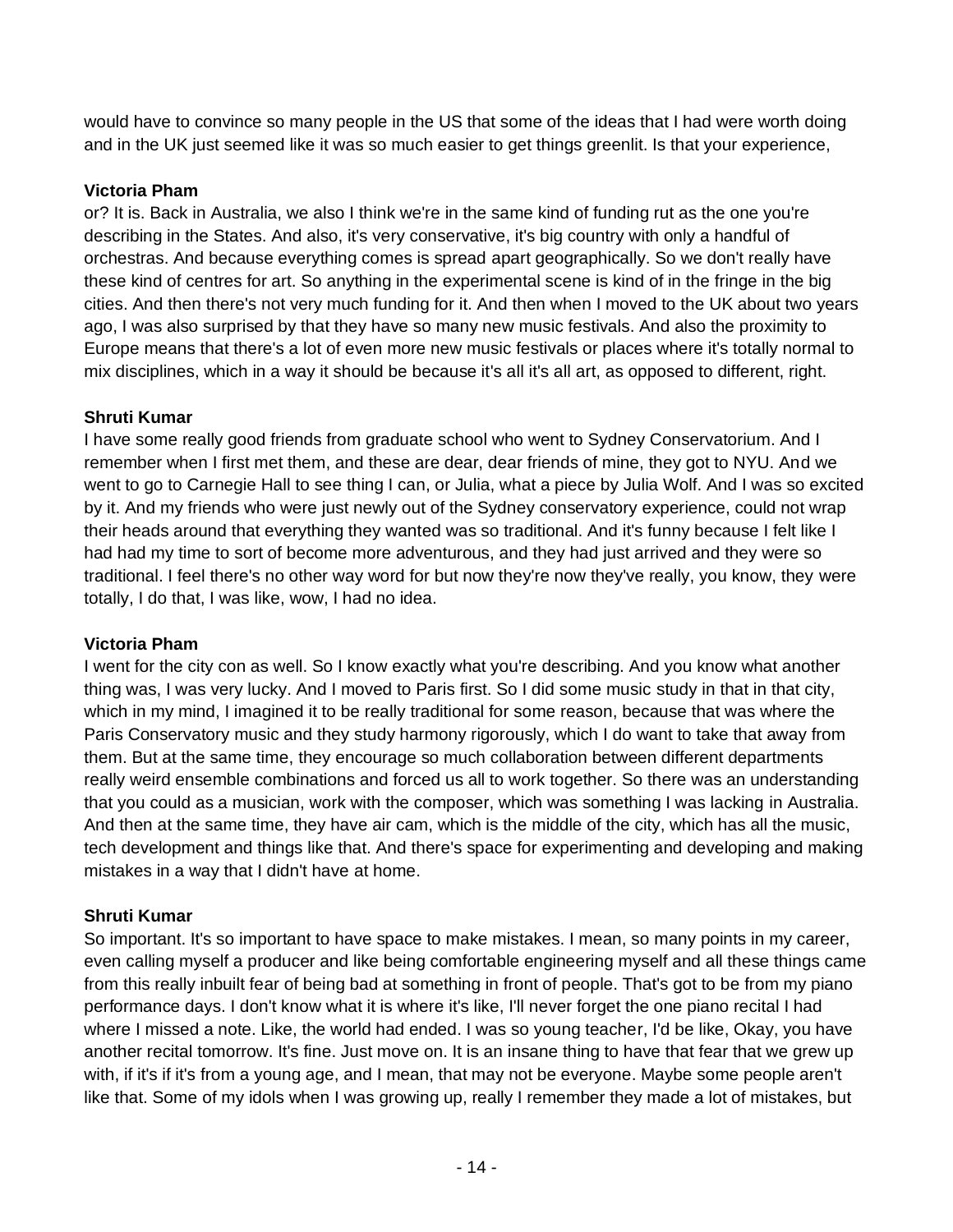they sounded so good. And I'm sure my teachers didn't like these players, but I certainly did because they weren't having more fun after that. But yes, I think in future if we teach or we around students or younger composers and players, just, first of all stopping using the word mistake, yes, I guess if you're playing classical music you play a wrong note. But I think these words are the way we speak about the stuff and, and how it makes the student feel. It's really important to consider all this stuff. And especially for composers, I think we should entirely take out the word mistake and just ask why. Why did you do that? Or what what were you thinking when you did that? You know, there should not be the worst mistake ever applied to a younger composer anybody's music really?

## **Victoria Pham**

Well, like operating in the realm of counterpoint anymore? Oh,

## **Shruti Kumar**

my goodness, parallel fits. I love parallel fits. Fine. Sue me. Sometimes I have to use them. It's beautiful. Oh my god. I had a theory teacher when I was in high school. I remember having all these memories now fear of God we used solfege and like the French system dandelo. And in theory, like the beginning, he would always make us build these chords, but like really fast at the beginning of the class, use it if you're outside. Luciano Pavarotti is smoking a cigarette. And you can't name this chord in moveable DOH. Immediately, you'd all just be like, terrified at 9am on a Saturday. Is he gonna pick me today to do this? Oh my goodness. Yes, I think if we can eliminate some fear across the board, I think that is a big word, eliminating fear and encouraging exploration. Like what other music is gonna have people do stuff like that, you know, put them on the spot. You no one wants to feel like they're being put on the spot. I mean, I almost it almost classical music to me now thinking through it with you feels like when an athlete might feel like they're going through a dancer or something. And it as opposed to other musicians, it is much more performance based in that sense, like competitively performance based, then a lot of my friends who did not do the classical route, you know, so it's like, when you describe your memories, it sounds like you're talking about sport, right?

# **Victoria Pham**

No, it doesn't like the discipline and rigour of it that that is taxing to one's self esteem that's associated with classical music. Well, now I'm saying classical music. I don't know what to call it anymore. I've been saying art music, maybe we've

## **Shruti Kumar**

been we say new music. I say new music a lot. I'm the new music space is what I often have to use when I'm like, I want this to live in the new music space or the new music world. It's at least what we say here. But

## **Victoria Pham**

you would describe it I have this. I don't know, this is a horrible memory or slightly funny memory. I went to go see an orchestra perform in Australia. And they were performing alongside Wynton Marsalis his jazz band, because they were doing some of these compositions which involve improvisation plus a more traditional orchestral set. Yeah, there's a bit towards the end of the the fourth movement, where the conductor started just selecting classical musicians when the orchestra to spontaneously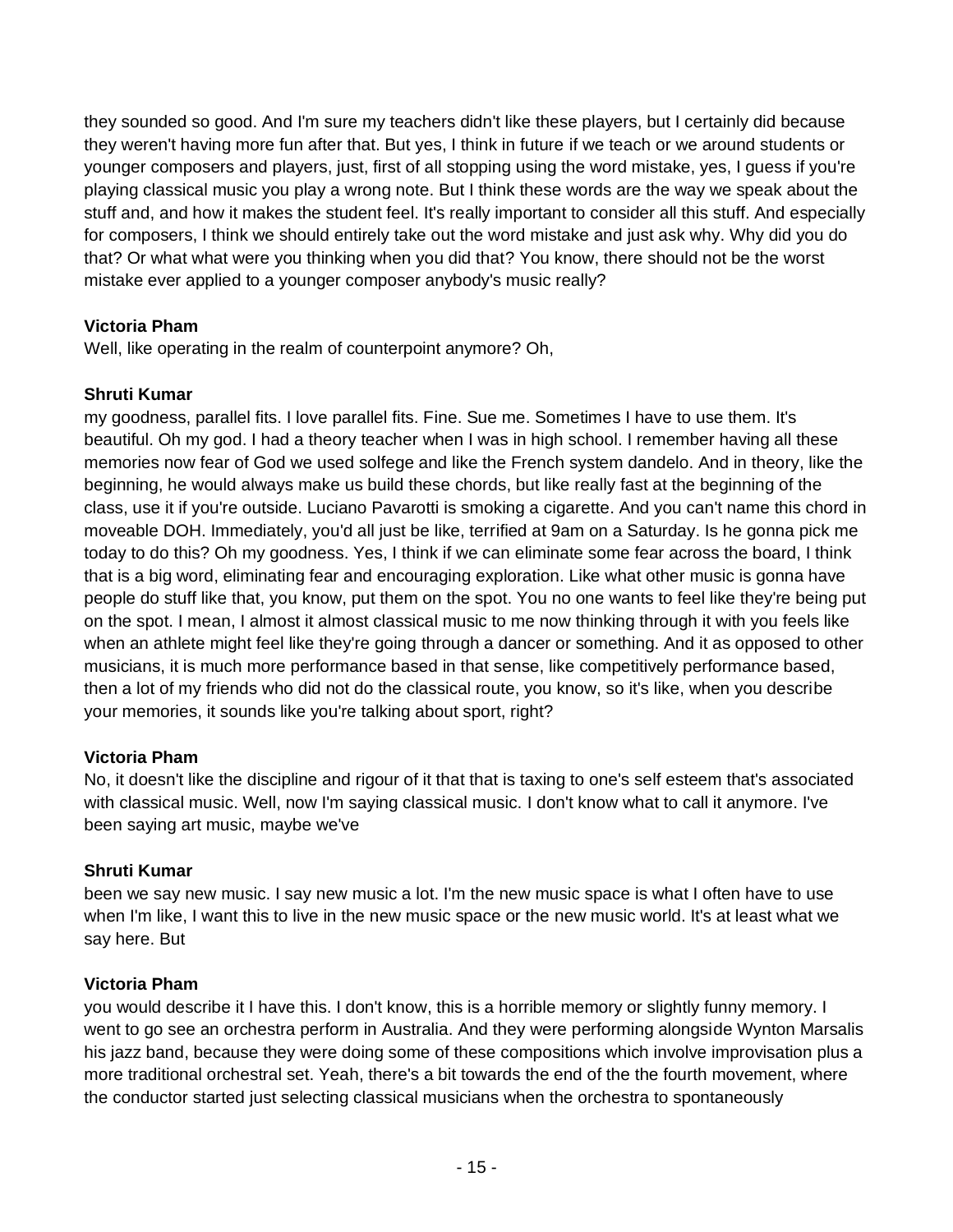improvising was just silence, and it was just so uncomfortable. And Winton would fill in the gaps awkwardly. I felt so terrible for those musicians because that fear just hit them immediately. You could tell

#### **Shruti Kumar**

you can tell it, you'll see it in their faces as soon as they think they're going to be randomly called up to play something they haven't practised. Yeah, it's terrifying. I mean, I remember I was in choir for a long time to in high school, and my choir teacher, he would do this thing where he would make everyone sing the same chord progression, you know, in the choir, and then he would point to someone, they would have to improvise over it. And I remember begging me begging him, don't pick me, don't pick me. And he's like, What are you talking about your entire life, his music, you're gonna be fine. And I was like, no, no, you can't pick me. I'll die if you pick me. And then he finally picked me. It was very fun. But he said, I saw like, you were tearing the pure terror on your face as he started to get like, he started laughing. But it was really fun. And I'm glad he forced me to do stuff like that. But it's crazy for the amount of hours we spend at our instruments that we're afraid to play them when we have. Exactly every single note. Yes.

## **Victoria Pham**

Hopefully that will change.

## **Shruti Kumar**

I know, I already see a changing I do feel like there's a it's been a long time since I've been back to my conservatories. But what I'm seeing coming out of there and what from just talking to my friends who have also grown up in their musical world, it does seem like things are changing. I think they need to change more in terms of representation. And when I say that I I mean it in all senses the world word sorry, all senses of the word, styles, race, gender, etc. I think that there's still some obvious gaps that are all linked, I feel like if we fix one or all of these problems, they will also fix each other. I just think that risk aversion, a fear of change, all these things are gonna eventually hurt classical music, and we're gonna stop using the word and we're gonna start calling it new music, and we're gonna find new spaces, and people are going to be afraid of having their music played at the bigger halls and stuff like that, because they don't want to be associated with something that's exclusive, you know? So it's really important that we make it more inclusive. Yeah,

## **Victoria Pham**

I suppose. Do you have any pieces of advice for anyone who's looking to make that change or change their practice in the way you have merging all the genres and, and your past musical skills into one?

## **Shruti Kumar**

Yes, very well put. If I could, I don't know, if I had everyone is different. So I don't know if I have advice for a younger composer, because I think everybody's paths are valid. So if I could tell myself when I was younger, something though, maybe it would be to be less scared of embracing everything that I like, musically speaking, I feel like I was often in settings where I would sort of hide a part of my musical self, in order to fit in to that particular group for years, you know, be it conservatory, be it a pop recording session, be it something else, you know, there was this need to sort of not embraced all of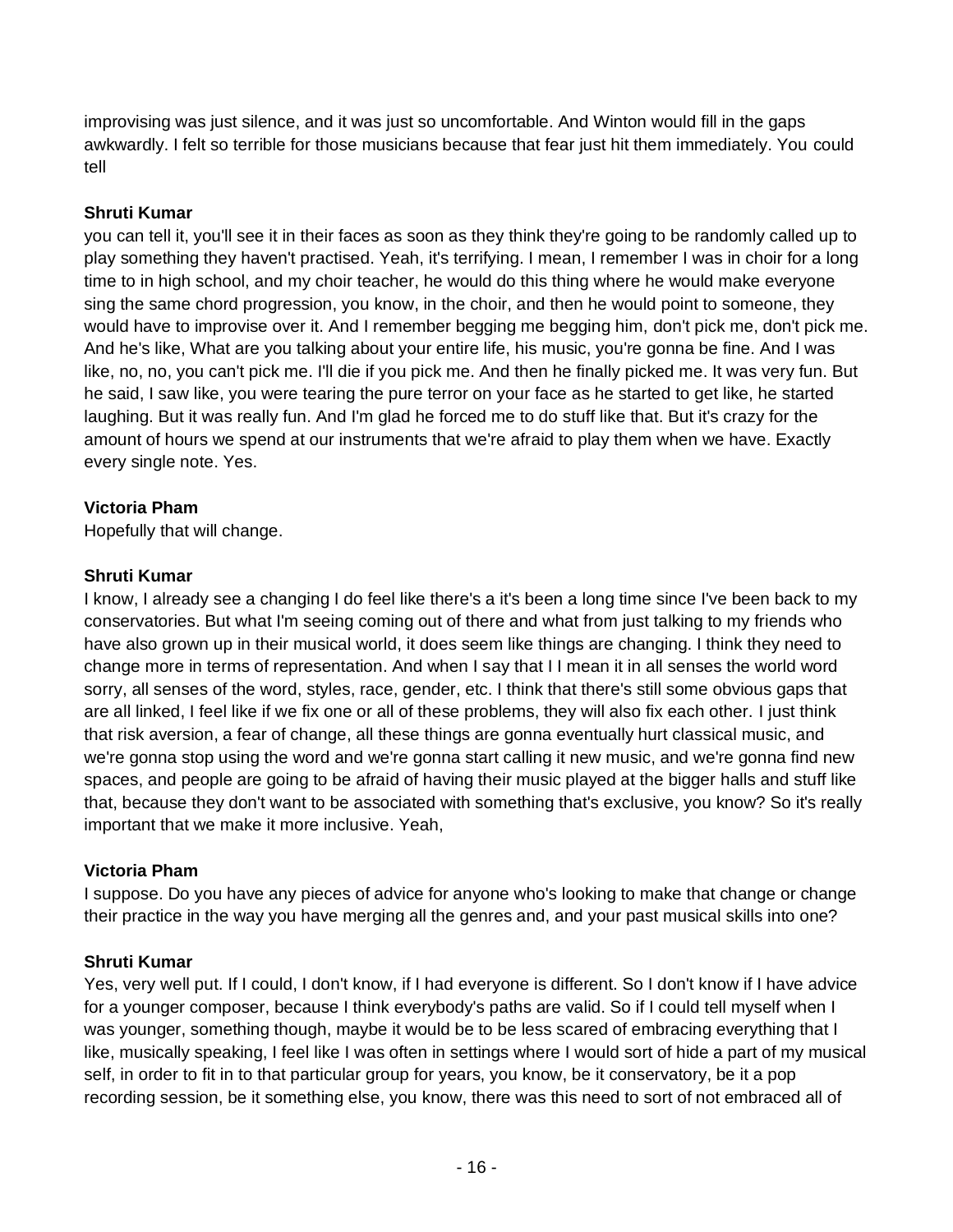my musical selves when I was at the creative table. And therefore, I think I lost some time, not really fully expressing myself or bringing as much as they could have to any one of these tables. So I think, you know, don't be afraid of liking everything that you'd like, musically, especially, especially if you're coming from classical world, definitely like everything, and listen to everything, and be open be open to musical experiences, because you never know where they're going to lead. And in my case, they kind of went full circle. So their years in the middle where I thought I would never, you know, be around classical spaces again. And now that's a big part of my life. So, and I love it, you know, so I, I think, if there's any way you can possibly eliminate any kind of fear, it's so hard imposter syndrome is always real. In any part of music, not just classical music. Being an artist is hard. It's a lot of yourself every day. So the more you can allow yourself to explore and branch out and get out of your comfort zone and collaborate, collaborate, collaborate, all the things we've been talking about, I think, only good things can happen. And what's the worst thing that's gonna happen, you're gonna do something you don't like, and it'll you'll move on. But you learn a lot. And you can't learn anything by just kind of staying in a box, someone else put you in. Don't let people put you in a box.

## **Victoria Pham**

I wish I also knew when I was younger, and reminding myself it's one of those things where every couple of years, you're like, Oh, my God, I'm doing that habit, again,

#### **Shruti Kumar**

of absolutely every. It's amazing, you know, even now thinking of myself two years ago, I'm like, Why was I so scared of that it was the best thing that I ever did. And it will continue to be that way. Probably that's just part of the gig. But it's important to remind each other and also just, you know, community, what you're doing now is your show, encouraging discussion, bringing people together. You know, more people are aligned with you than you think, especially in the music world. So reaching out to people sharing experiences, making music together, these are things you know, I think, for a long time actually coming from Conservatory I was afraid to write in the room with someone else. Maybe that's because I was so used to practising piano by myself all the time or composing by myself and then going to the rehearsals. So it took me a long time to get comfortable being in a studio with someone else and playing and writing together and is the best thing I've ever done. I'm so grateful that I can do that now. But again, these are things that if we can tell ourselves younger, to be more open to and adventurous with, you know, yeah, get in the room with someone else and try to make something with them without you have to be not perfect all the time. You can't. You cannot be writing something and feel like you're 100% Nailing it the whole time. So do that with someone else watching. Get out of your own head. Yeah,

## **Victoria Pham**

all of these things. You build your community through collaborating. So

## **Shruti Kumar**

100% 100% I could honestly talk about this stuff for hours and hours, but I'm sure she's

## **Victoria Pham**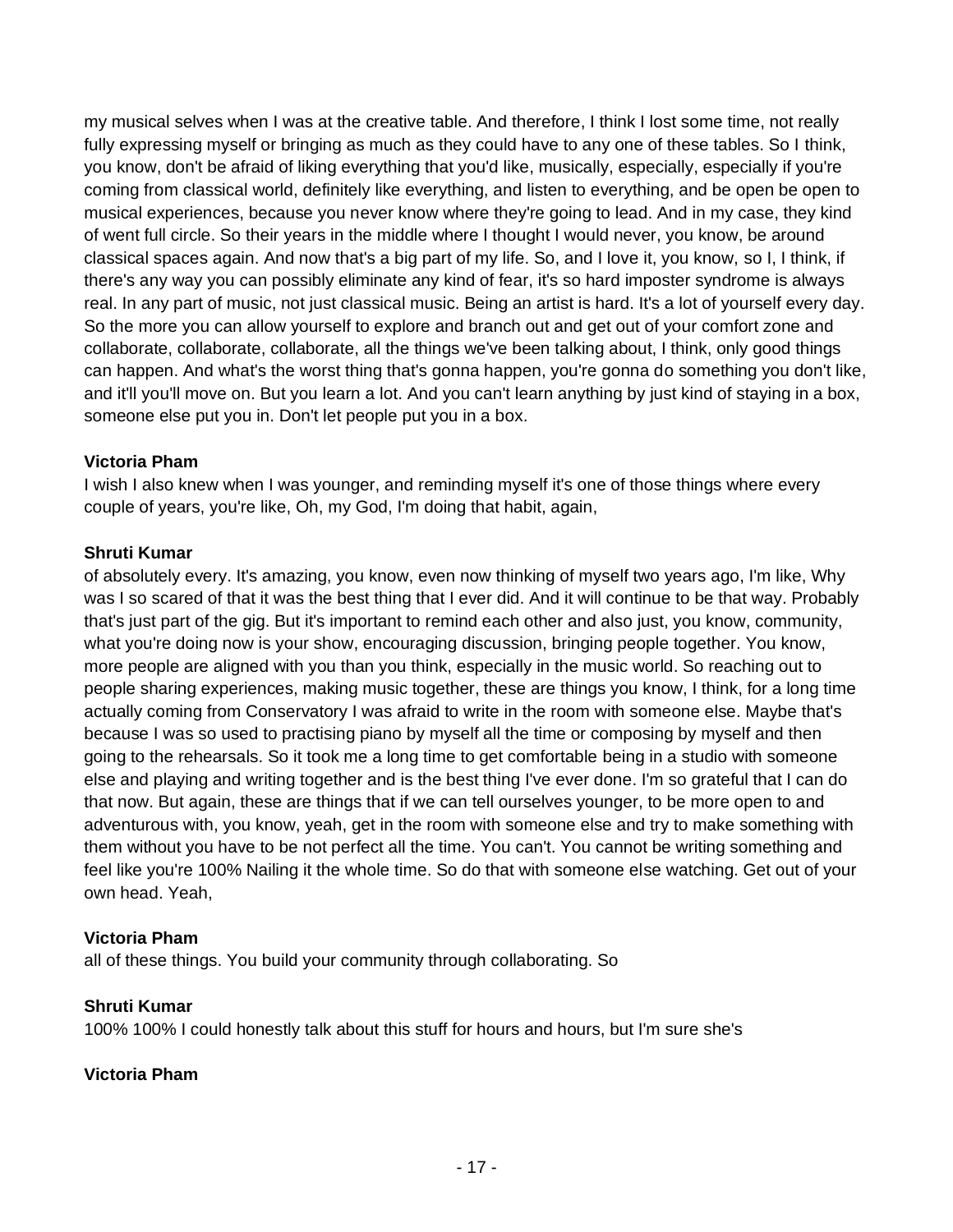great. I say thank you so much. Like it's given me so much to think about and you're like so full of energy. So you've woken me up, which is amazing.

## **Shruti Kumar**

Well, it is morning here for me and I'm waking myself up.

## **Victoria Pham**

That's true. And I quickly mentioned everyone to listen out for your album when it drops

# **Shruti Kumar**

late. Oh, of course. Yes. Yes. Next angle on February 18. Yes, amazing. Thank you for having me. It was a real pleasure. I love getting a chance to think about this stuff over and over again and remember new things, figure out new things. It's always a joy.

## **Victoria Pham**

Thank you so much for being on. Thank you. Anyways, if anyone wishes to check out more of Shruti's upcoming article, do check it out at the link below and take a listen to the two singles in full if you can, Salt and Last Call. Thanks again to you all listening and I will catch you all next time for the Season (and series) finale!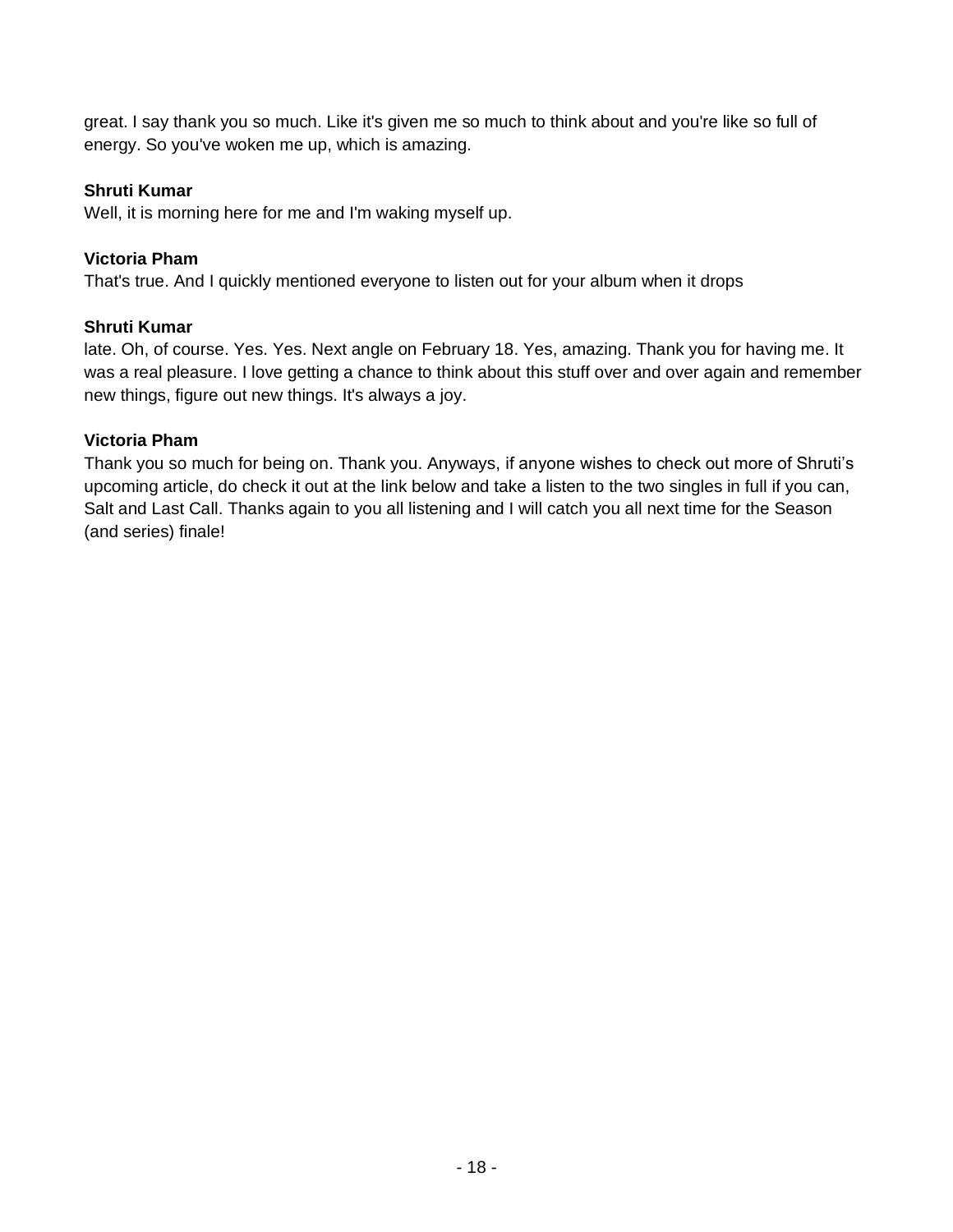## **SALT (feat. London Contemporary Orchestra)' - released Dec 17 2021 attached is the press release associated with some info -**

Composer/Producer: Shruti Kumar Conductor: Hugh Brunt Recording Engineer: Fiona Cruikshank Mix Engineer: Eva Reistad Mastering Engineer: Heba Kadry Guitar: Brandon Walters Sitar: Bishi Bhattacharya Synths: Shruti Kumar Electric Bass: Emily Retsas (@emilyretsas) Artwork: Anna Azarov & Ellie Pritts (@annaazarov & @elliepritts)

# **'LAST CALL (feat. Shungudzo)' - to be released Feb 18.** (unreleased mp3 attached)

This is the second single I'm releasing and an answer/partner to my first *'SALT (featuring the London Contemporary Orchestra)'* (also attached) -- listening to them together is the goal to merge or broaden audiences that might show up for one element and leave interested in another. But they have lives separate from each other as well!

This is the first couplet of several on the album that show different musical interpretations of the same themes -- aiming to mix/eliminate genre as a cohesive factor in an album project.

This record has been cooking over the past few years and all the tracks on it have been sewn together from years of my performances, recordings - multiple remote sessions in different cities over lockdown, and brings together such an awe inspiring group of musicians -- a whirlwind and a lot of creative jumps. Excited to see how it all flies the nest.

# **Credits for LAST CALL:**

Composer/Producer: Shruti Kumar Lyricist: Shungudzo Kuyimba Featured Artist: Shungudzo Songwriters: Shungudzo Kuyimba, Shruti Kumar Vocal Arranging: Shungudzo Kuyimba Engineers: Fiona Cruikshank (Church Studios - London), Eva Reistad (EastWest Studios - Los Angeles), Shruti Kumar Mix Engineers: Vira Byramji, Shruti Kumar Mastering Engineers: Alex Sterling (Precision Sound), Heba Kadry Musicians-- Vocals: Shungudzo Kuyimba Conductor: Hugh Brunt, featuring the London Contemporary Orchestra Additional Violin: Stephanie Matthews Additional Viola: Marta Honer Additional Cello: Ro Rowan Electric Bass: Emily Retsas Guitar: Brandon Walters